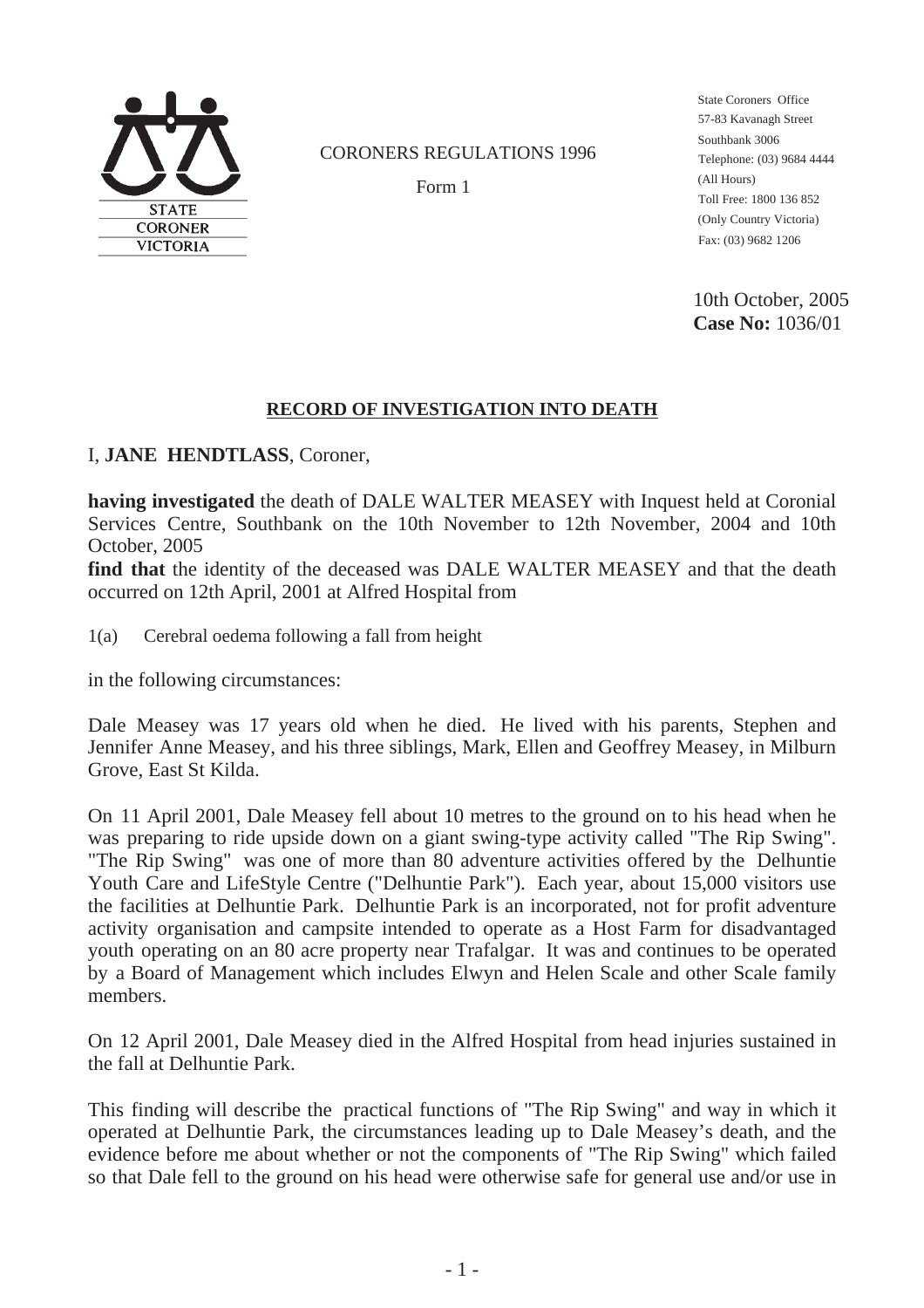the way in which "The Rip Swing" was operated in this case. It will make recommendations about licensing, certification and enforcement of safety standards in adventure activity equipment which is available for use by the public of the type constituted by "The Rip Swing".

## "The Rip Swing"

"The Rip Swing" was designed and built by Mr Scale. It came into operation on or about 18 August 2000. In summary, it is intended to operate like a giant version of a swing in a playground so that the user sits in a harness and swings between two supports. He is pulled up to and released from the highest point in his swing which is about 10 or 12 metres above the ground. As with a conventional swing, this height declines with each oscillation after his release until he stops swinging completely at the lowest point when he is about one metre above the ground.

When "The Rip Swing" was built, there were only four giant-swing activities known to be operating in Australia. Therefore, Mr Scale's design and operational guidelines for use of "The Rip Swing" were based on his 30 years experience with its components in rock climbing and abseiling activities combined with experience of other components in ropes courses used at Delhuntie Park such as flying foxes.

Although "The Rip Swing" appears to have been in use from at least February 1999, maintenance records provided by Mr Scale indicate that the first recorded checked of the plant occurred on 18 August 2000. These records also indicate that a version of "The Rip Swing" was still operating at Delhuntie Park on 2 June 2004.

## *Design of "The Rip Swing"*

"The Rip Swing" consisted of two 10mm steel cables attached at a height of about 10 metres above the ground in opposite trees and joined together by a single "D" bolt shackle with a two tonne rating forming a central "V". Two flexible continuous straps or loops of flexible, non-elastic, fabric-type material about half a metre in length when doubled (the "slings") were both attached to the central shackle at one end and to a screw-gate carabiner at the other end (Carabiner 1). The slings were duplicates of each other intended to independently attach Carabiner 1 to the "V" of the cables so as to provide protection from a fall if one of the slings breaks.

Carabiner 1 was a metal connection link with a spring clip release mechanism (the "gate") that must be opened manually and was able to be locked shut with a thread lock. Carabiners of the type used in "The Rip Swing" are designed to connect two components of the apparatus which carry forces of up to two tonnes operating in directions that are opposite to each other so that, under tension, the forces between the components are carried along the longer back spine of the carabiner which is opposite the shorter side with the gate. These carabiners are not intended to be used to connect separate components of the equipment which create or carry forces that operate at angles other than 180 degrees or opposite to each other.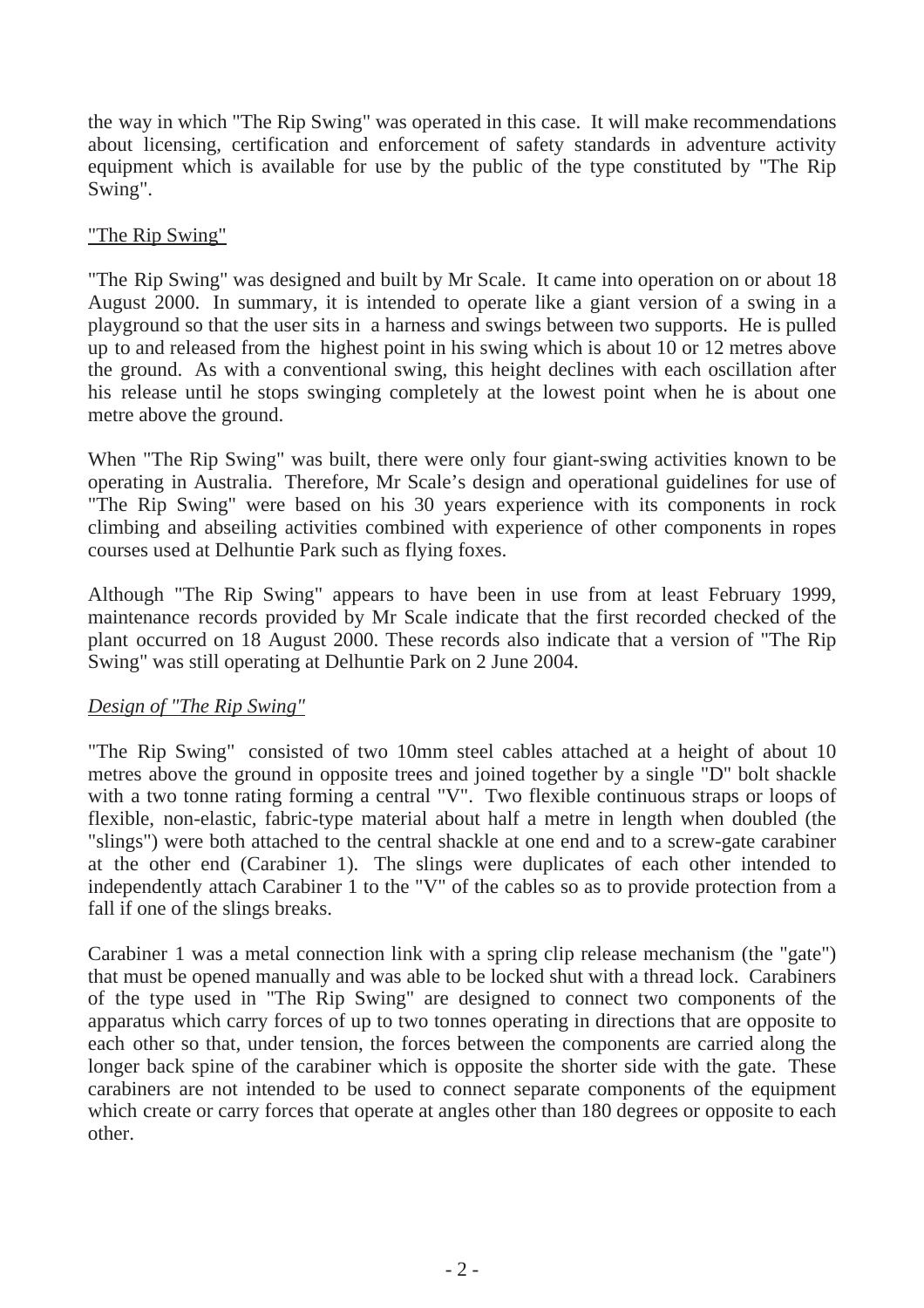The thread lock on the gate of Carabiner 1 required three and one quarter complete turns to lock tight. It was usual practice at that time to lock the gate on this type of caribiner by screwing the thread lock tightly shut and then undoing it by one quarter or one half of one complete turn. This is because, when it was used appropriately, the thread lock was designed to rotate in a direction which tended to tighten further during use and it sometimes required tools to release it after a ride unless the screw was partly turned back before it was used.

Users of "The Rip Swing" were required to wear an adjustable half-belt safety harness consisting of a waist belt and two leg loops made of special canvass-like material. This harness was of the type rountinely used in abseiling. It was intended to support the lower body of the user who held himself in an upright position during operation of "The Rip Swing" by holding on to the slings. Another screw-gate carabiner with the same design as Carabiner 1 (Carabiner 2) was attached to the user by a small loop in the front of the harness. This connection between Carabiner 2 and the harness was further strengthened by a synthetic leather type padding held in place with Velcro. Therefore, when used in the usual upright position, the harness was not required to and did not provide support for the user's arms or upper body. When "The Rip Swing" was used in the upside down position, the harness was unable to support the lower body of the user and the loop in the front of the harness which was connected to Carabiner 2 was positioned in the user's groin area between his legs.

When preparing to ride on "The Rip Swing", the user climbed to the lowest position of the swing by standing on a small ladder or other similar device placed on the ground so that he could sit in the harness. The facilitator then assisted the user to fit and adjust the harness. When the harness was fitted and adjusted, Carabiner 2 on the harness was attached to the already locked Carabiner 1 by connecting the two carabiners through the gate on Carabiner 1 and locking it using the screw lock. Through this connection, the harness on the user was attached to the slings on "The Rip Swing". The Procedure Manual for operation of "The Rip Swing" dated 11 May 2001 (the "Procedure Manual") did not include any requirement for independent back-up provisions to prevent falling in the event of failure of either the shackle on the duplicate cables, one or both of the two operational carabiners, the harness or the attachment loop to the harness.

Users of "The Rip Swing" were elevated to a swing position prior to starting the activity on a separate long length of rope (the "tow rope") which was also attached to Carabiner 2 through its own, different metal release mechanism which had a drilled hole large enough in diameter to accommodate the carabiner. The extension of this metal release mechanism included a release clamp. A metal release pin attached to the tow rope was inserted into the release clamp and held in place by a metal release handle. Carabiners of the type used in "The Rip Swing" are intended to connect single components of the apparatus at 180 degrees to each other so that the forces are carried along the longer side of the carabiner which is opposite the shorter side with the gate. They are not intended to be used to connect more than two separate components which operate at different angles to each other.

When the user was in the upright position, this release handle, which held the pin on the tow rope securely in the release mechanism, was positioned in front of the user's lower abdomen so that he could easily see the release handle and the carabiners were above it, in front of his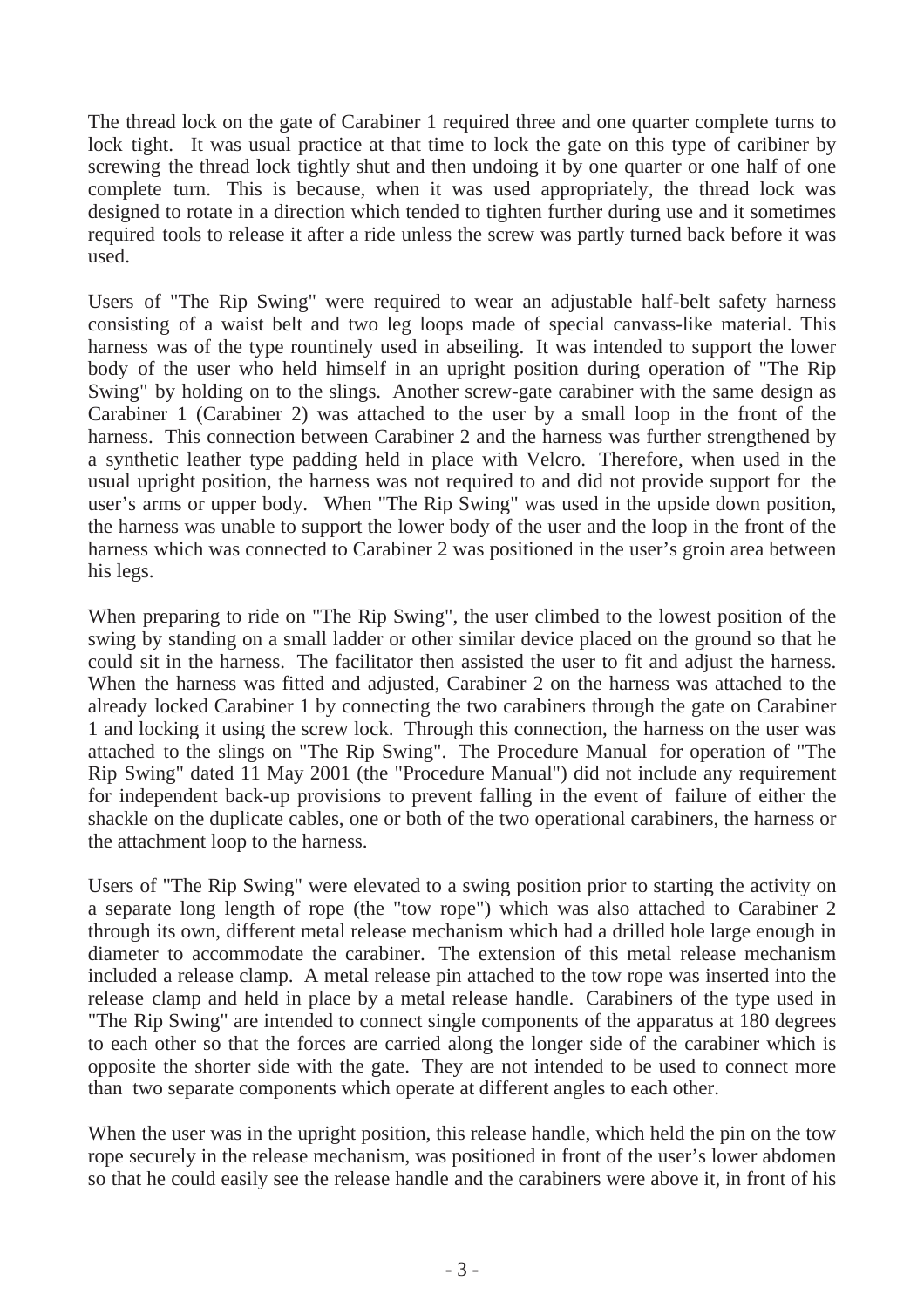upper abdomen or chest. When the user was inverted in the upside down position, the user held himself in the upside down position by wrapping his legs around the slings. The release handle and Carabiner 2 were positioned between his legs, nearer the lower back so that he could not see them. Carabiner 1 and the lower end of the slings were positioned in his groin.

One end of the tow rope was attached to the release pin which was locked into the release mechanism by the release handle. The other end of the tow rope was guided to the ground about 10 metres away at 90 degrees from "The Rip Swing" over a pulley anchored about 15 metres high in a tree which is effectively behind the user. People on the ground used the tow rope to pull the user in his harness up to a height of about 10 metres above the ground. He was then maintained at that height by the people on the ground continuing to hold on to the tow rope. Depending on the angle of his elevation relative to the people on the ground and the shackle on the cables of "The Rip Swing", some or most of his weight during this process was supported by the release handle holding the release pin in place in the release clamp which was attached to his harness through Carabiner 2. The angle in which these forces operated with respect to Carabiner 2 and the release handle would change when the user was not using the equipment in the usual upright position.

When the user had been pulled up to the height from which he intended to swing and was ready to be released into the swing, the people on the ground were instructed to call out "Rip". When this occurred, the user manually released the release pin on the tow rope by turning the release handle on the release clamp which, under normal circumstances, was in front of him so that the tow rope fell to the ground and he was supported solely by the connections between his harness and the cables of "The Rip Swing". As he began to swing in an arc of about nine metres radius through the shackle at the centre point pivot of the two cables of "The Rip Swing", all his weight was carried by the link between the loop on his harness attached to Carabiner 2 which was then linked to the slings on the cables by Carabiner 1.

## *Operation of "The Rip Swing"*

Use of "The Rip Swing" was facilitated by an assistant or facilitator employed by Delhuntie Park. The employed facilitator was sometimes assisted by other participants. On 11 April 2001, Mark Barry Cutchie was the employee facilitator. Mr Scale was not at the property and did not return or know about the incident until the next day. Mr Cutchie was employed on a full time basis to assist in the adventure activities at the camp. He had been employed at Delhuntie Park for one year in 1996 and had been working there again between January and April 2001. In that three month period, he had assisted at least 200 people to ride on "The Rip Swing". Many of these participants had two or three rides in one day. He said:

#### *"People loved it".*

Mr Cutchie was qualified for the position of facilitator with a Bachelor of Education degree majoring in Physical Education and three years experience as a primary school teacher. In 1996, Mr Cutchie had also undertaken an instructors' course in the use of abseiling and rock climbing equipment which was organised by a professional outside company, the name of which Mr Cutchie could not recall. Mr Cutchie also participated in an internal staff training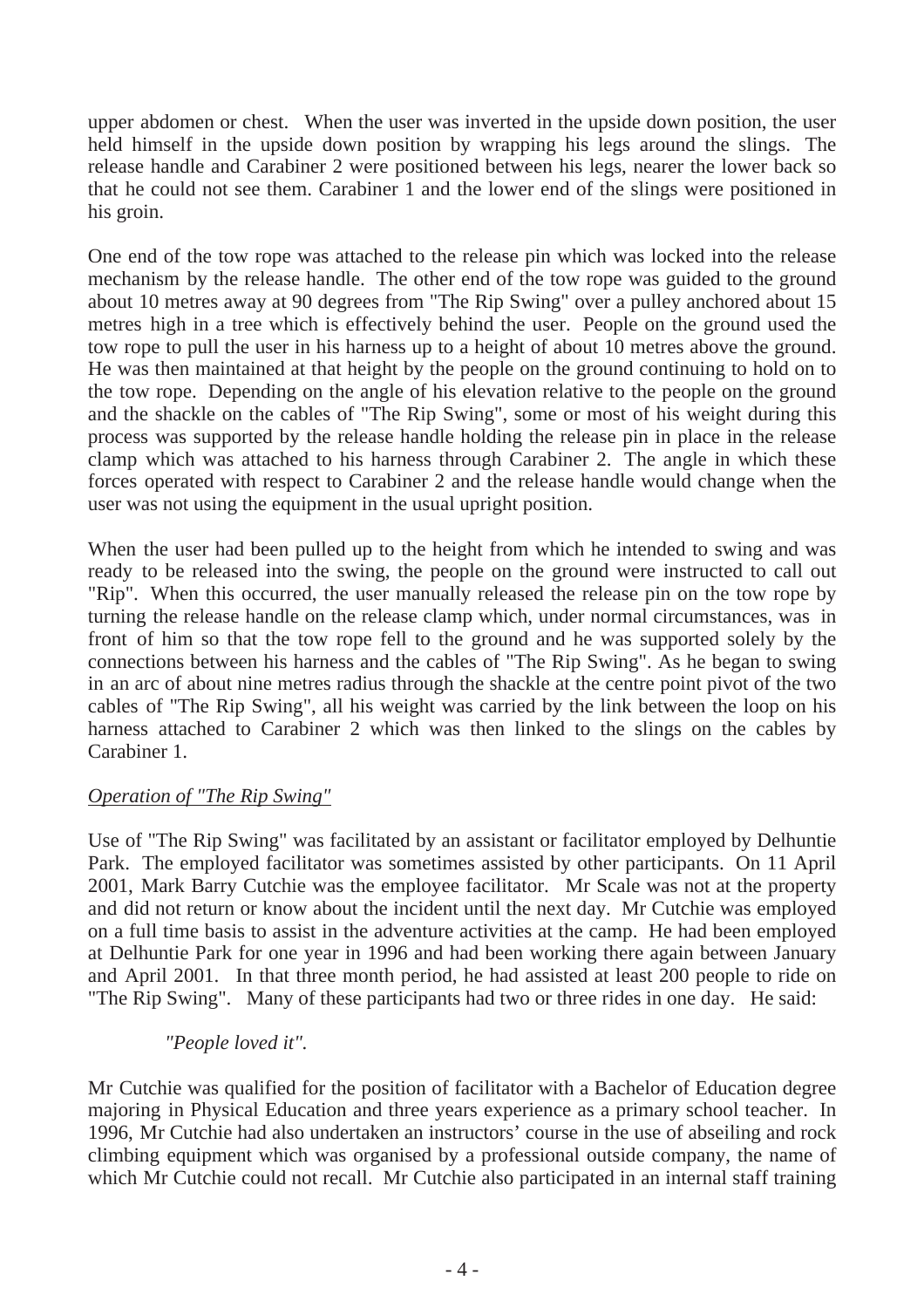course conducted by Delhuntie. In 2001, Mr Cutchie's training to facilitate for use of "The Rip Swing" comprised observing Mr Scale acting as a facilitator of the activity at least ten times, all on one day. He had no further specific training in use of "The Rip Swing" but the Procedure Manual described how the equipment should be used.

The Procedure Manual indicated that the aim of "The Rip Swing" was:

*"To release yourself and swing."*

As relevant, the Procedure Manual provided:

- *"1. Staff member to check each harness is fitted corrrectly before participant starts.*
- *....*
- *5. They are attached to the carabineer at the bottom of the sling.*
- *6. The quick release mechanism is attached to the same carabiner then attached to the tow-rope (see diagram).*
- *7. The participant sits in harness and the stepladder is removed.*

*8. The participant is shown how the quick-release device works.*

*...."*

In the context of flying fox equipment, Mr Cutchie told the Coroner:

*"I have seen in the past vibration and rubbing undo the screw so the gate could open either when pushed or brushed."*

However, Mr Cutchie said in evidence:

*"...whether (the screw lock) was against the body or away from the body it's not something I was particularly aware of as a safety precaution."*

When riders swing upside down on "The Rip Swing", it is also possible for the effect of gravity on the screw lock of the carabiner to be reversed so that, if it is loose, it could tend to unscrew rather than tighten the lock. Mr Cutchie also acknowledged that, even if the screw lock on Carabiner 2 was positioned away from the body when the harness was connected, when the rider turns upside down it could end up against the body.

Although the Coroner heard evidence that Delhuntie Park had no policy that users could not ride "The Rip Swing" upside down and Mr Cutchie said that Mr Scale did not tell him not to allow riders to ride upside down, the Procedure Manual made no reference to using "The Rip Swing" upside down.

However, the Procedure Manual did not include directions as to the relative positions of the screw lock on Carabiner 2 and the user's body and its potential to influence opening of the gate on Carabiner 2. Further, despite the extra dangers associated with riding "The Rip Swing" upside down, no special arrangements or safety precautions were included in the Procedure Manual or the instructions provided to Mr Cutchie.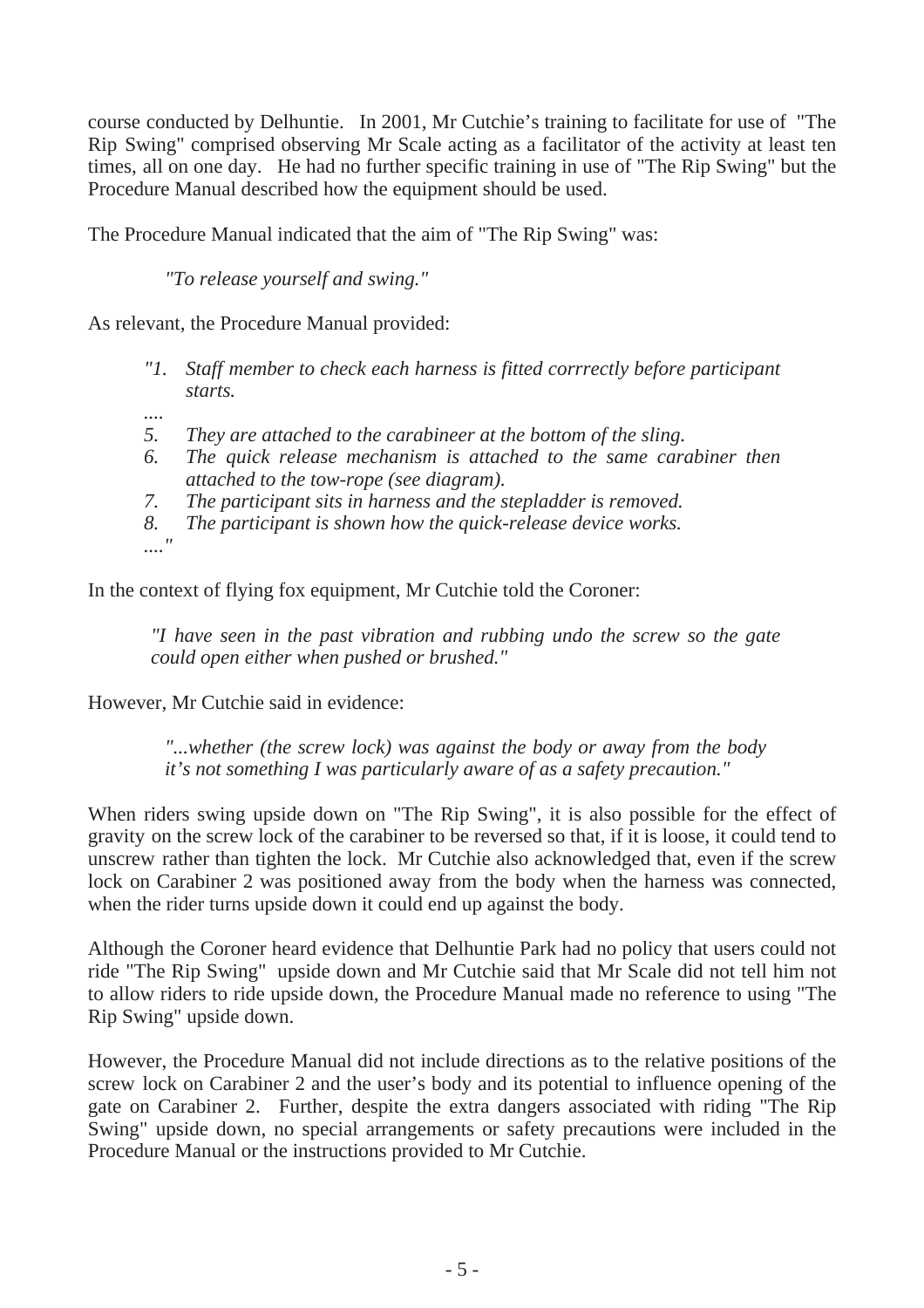On the contrary, Mr Scale taught Mr Cutchie how to facilitate upside down riders. Further, Mr Cutchie told the Coroner he did not consider use of "The Rip Swing" ride in the inverted position to be any more dangerous than in the upright position:

*"Dangerous... no, they were still attached to it in the same way, the harness was still the same, I still considered it to be safe. The only thing was it was a bit more difficult to release because of the positioning rather than being right in front of the person obviously, and as we know it's around the legs, so it was a bit more difficult to operate, but I wouldn't use the word dangerous.*"

# *Summary of Design and Operation of "The Rip Swing"*

In summary, the equipment constituting "The Rip Swing" provided for duplicate back-up of the cables securing the ride to the trees and duplicate slings securing Carabiner 1 to the single shackle attached to the cables. Use of "The Rip Swing" was facilitated by an experienced outdoor education specialist employed by Delhuntie Park.

However:

- Delhuntie Park management and their employee facilitator were aware that the screw locks on the gates of the carabiners used to connect the user's harness to the cables could undo with vibration and rubbing;
- There was no direction in the Procedure Manual or training to indicate that the screw lock on the gate of Carabiner 2 should be positioned away from the user's body;
- Carabiner 2 was not designed to connect three components of the system which carried forces operating at right angles to each other and against gravity;
- There were no back-up/fail-safe for the two carabiners which provided a crucial attachment of the rider to the duplicate slings and, through a single shackle, to the duplicate cables;
- Although riding upside down on "The Rip Swing" was recognised as increasing the likelihood that the screw locks on the carabiners would unscrew in response to gravity, the facilitator had no specific formal instructions in this use of "The Rip Swing;
- The practice of riding upside down on "The Rip Swing" was not regarded as particularly dangerous and was not discouraged or prohibited.

Further, no one seems to have considered the increased likelihood of severe injury if and when a system failure occurred and the inverted rider fell on his head rather than on his feet.

# The Incident

Stephen Measey was a good friend of Mr and Mrs Scale. On 6 April 2001, all the Measey family except Mark began a ten day stay at Delhuntie Park to observe the Jewish Festival of Passover. This was the third time the family had been to Delhuntie Park and used the adventure equipment. I am unable to say whether or not they paid for the use of Delhuntie Park's services.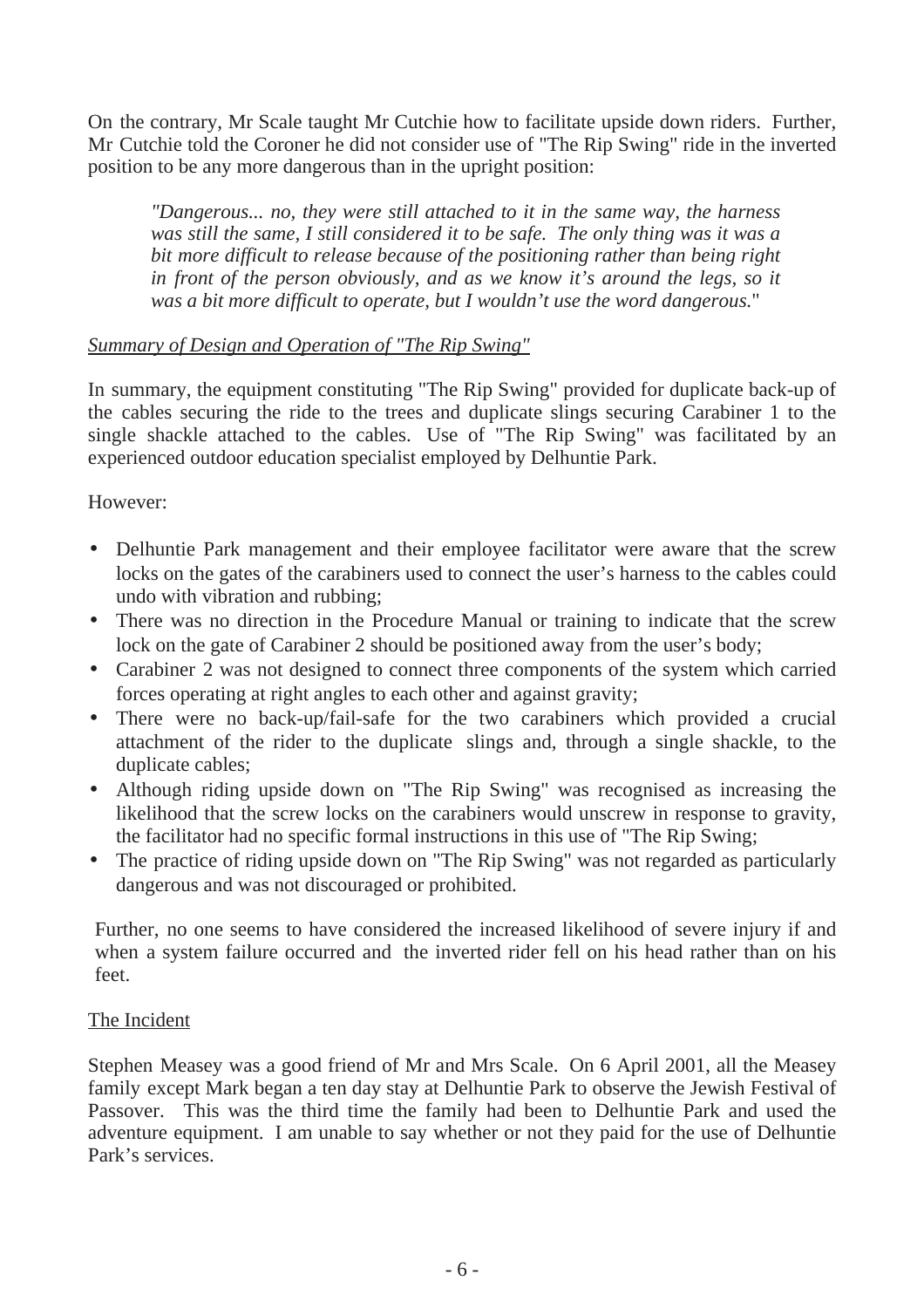At about midday on 11 April, Ephraim Finch, his wife and their three children arrived to join the Measey family at Delhuntie Park. The Finch family had not previously visited Delhuntie Park. The Measey and Finch families were the only ten people participating in the Delhuntie Park program on that day. At about 2pm, both families agreed to participate in an activity on "The Rip Swing".

On 11 April 2001, Dale Measey asked to be the first member of the Measey/Finch party to participate in "The Rip Swing" activity. He was very familiar with use of "The Rip Swing" and seemed very confident in its use. He had been a previous participant as well as a helper/assistant for other users of this equipment. Mr Cutchie had not met the Measey family before.

At about 2.15 pm on 11 April 2001, Dale Measey climbed on to a short step ladder so that he and Mr Cutchie could attach him to the harness. Mr Cutchie has a specific memory of double checking the harness' fitting and tightness on this occasion.

However, Mr Cutchie has no specific memory of connecting the carabiners to Dale Measey's harness. In evidence, he said that his practice was to connect Carabiner 2 to the loop at the front of the harness and then connect that carabiner to the already closed and locked Carabiner 1. He normally placed the screw lock of Carabiner 2 so that the screw gate was pointing down when the user was sitting upright in the harness on the ladder. Mr Cutchie would routinely lock the screw gate on Carabiner 2 by screwing it tight and then releasing it by half a turn.

Although I have no reason to presume that Mr Cutchie did not follow his usual procedure in attaching Dale Measey's harness to "The Rip Swing", he was not conscious of the safety issues associated with whether the screw lock of Carabiner 2 was against the user's body so I cannot say whether or not the screw lock was facing outwards or against Dale's clothing. Further, given Dale's experience with "The Rip Swing" and the failure of the Procedure Manual to specify that Mr Cutchie attach the rider properly to the equipment, I cannot say whether Mr Cutchie or Dale or neither of them locked the gate on Carabiner 2 shut with the screw lock.

Dale Measey wanted to perform "The Rip Swing" activity from an upside down position. Therefore, after he and Mr Cutchie had attached and checked his harness and connected him to "The Rip Swing", Dale transferred his weight from the ladder to the harness, turned himself over and supported himself with his head towards the ground by wrapping his legs around the slings.

At this stage, Dale Measey was at the bottom of "The Rip Swing". He was held off the ground by the slings and carabiner connections between his harness and the shackle on the cables. The consequence of turning upside down was that the Carabiner 2 on Dale's harness and the release clamp attached to it were pulled between his legs into a position that he could not see them and they could only be accessed from behind Dale's body. Although he had performed this and the flying fox activity upside down before, Dale was moving himself around a fair bit. He seemed to be having more difficulty getting himself comfortable and stable in the upside down position before he was pulled up to the release position than he had on previous occasions. I am unable to say whether or to what degree his weight was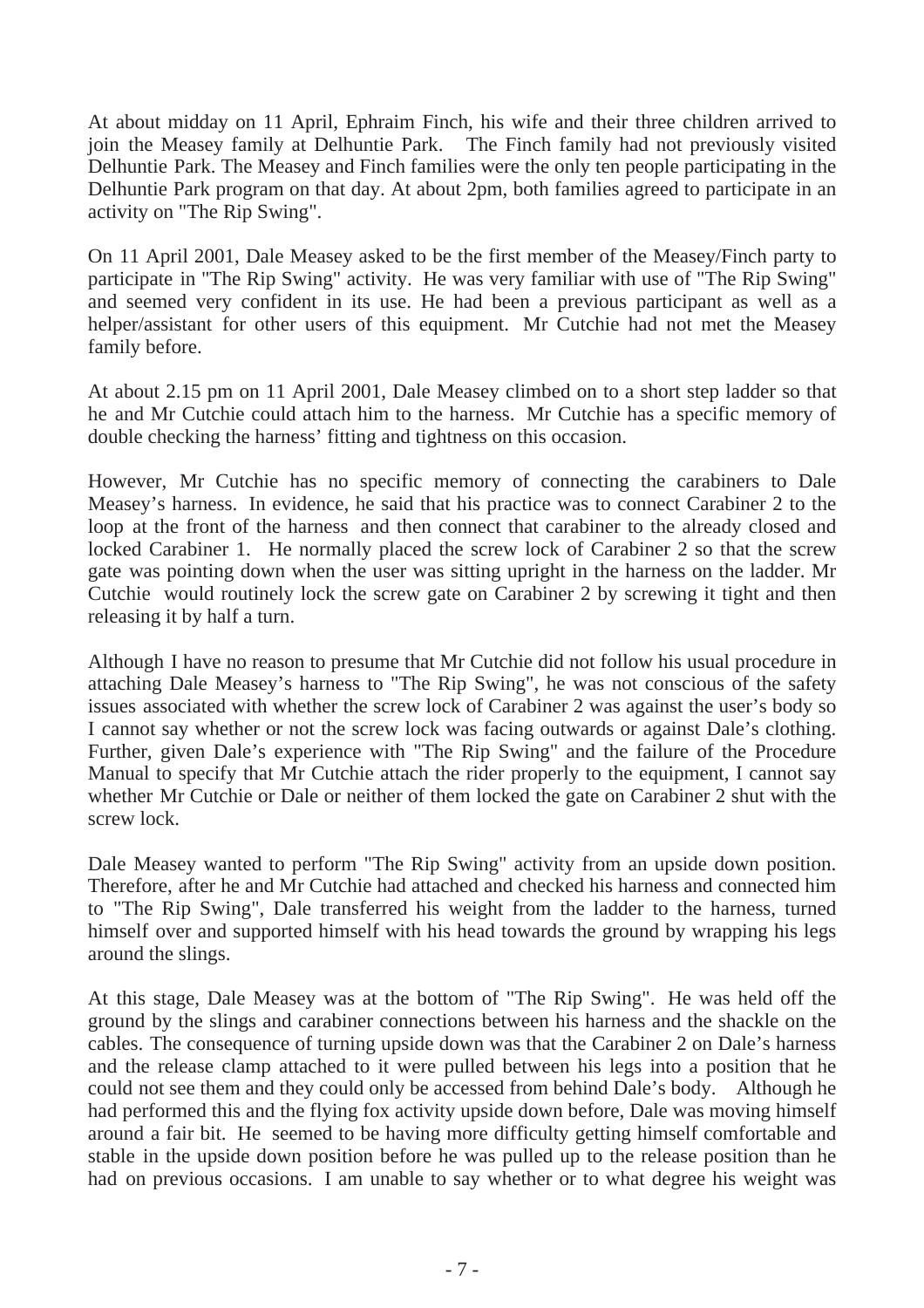also being supported at this stage by the tow rope held tight by the rest of the Measey and Finch families.

Acting on instructions from Mr Cutchie, members of the Measey and Finch families then used the tow rope attached to Dale Measey's harness through the release clamp and Carabiner 2 to pull Dale up to a position about 10 metres from the ground which is about three quarters of the highest position available. Dale was still upside down throughout this operation. Some of the forces created by the effect of gravity would have transferred to the tow rope and release mechanism during this elevation process to that, contrary to carabiner design requirements, they were operating on Carabiner 2 at an angle of about 90 degrees relative to those forces still carried by Carabiner 1, the slings and the shackle.

As the families braced themselves for Dale Measey to release the release handle and, consequently, the tension on the tow rope, Dale was reaching for the release handle behind himself with one hand while the other hand was beside him. He was also hunching forwards in an apparent attempt to create more momentum in his swing when he released himself. He was looking down to where he would swing.

Mr Cutchie told the Coroner that Dale Measey took an unusually long time at the top of "The Rip Swing" adjusting himself to maintain the inverted position and apparently fumbling for the release handle. He also spent some moments with both his arms extended posing for photos. Mrs Measey was with one of her daughters, Rivka, taking photographs of Dale from a position directly behind his elevated position so they could see him well. When the people on the ground called out "Rip", he continued to move his hand in search of the release handle. Dale asked where the release handle was and Mrs Measey called out instructions and directions to assist him to get his left hand into the position of the release handle because he was reaching around behind himself and not between his legs.

On a second call of "Rip", Dale Measey hesitated again before he located the release handle with his hand and Mrs Measey saw him seem to release it. The families holding the tow rope felt the expected release of tension but, instead of swinging on "The Rip Swing", Dale dropped directly to the ground and landed on his head.

When Mr Cutchie inspected Dale Measey's harness, he found Carabiner 2 was still attached to the harness but the screw locking mechanism on Carabiner 2 was in the unlocked position. Mr Cutchie told the Coroner that the only way that the two carabiners could have separated was that the screw lock mechanism on Carabiner 2 became unscrewed. Given Mr Cutchie's inability to specifically recall tightening the screw lock, it is also possible that it was never screwed into the locked position. In the absence of the duplicate carabiner which was referred to in the Delhuntie Park Procedure Manual for the "The Rip Swing", there was no back up to protect Dale from the consequence of failure of Carabiner 2.

Emergency services were called to the scene and Dale Measey was stabilised then transported to the Alfred Hospital by helicopter. He was admitted at 4.10pm on 11 April 2001. At the hospital, a CT brain scan identified oedema, clots and a subdural haemorrhage. Dale underwent surgery to evacuate the haemorrhage but the bleeding continued and his condition deteriorated.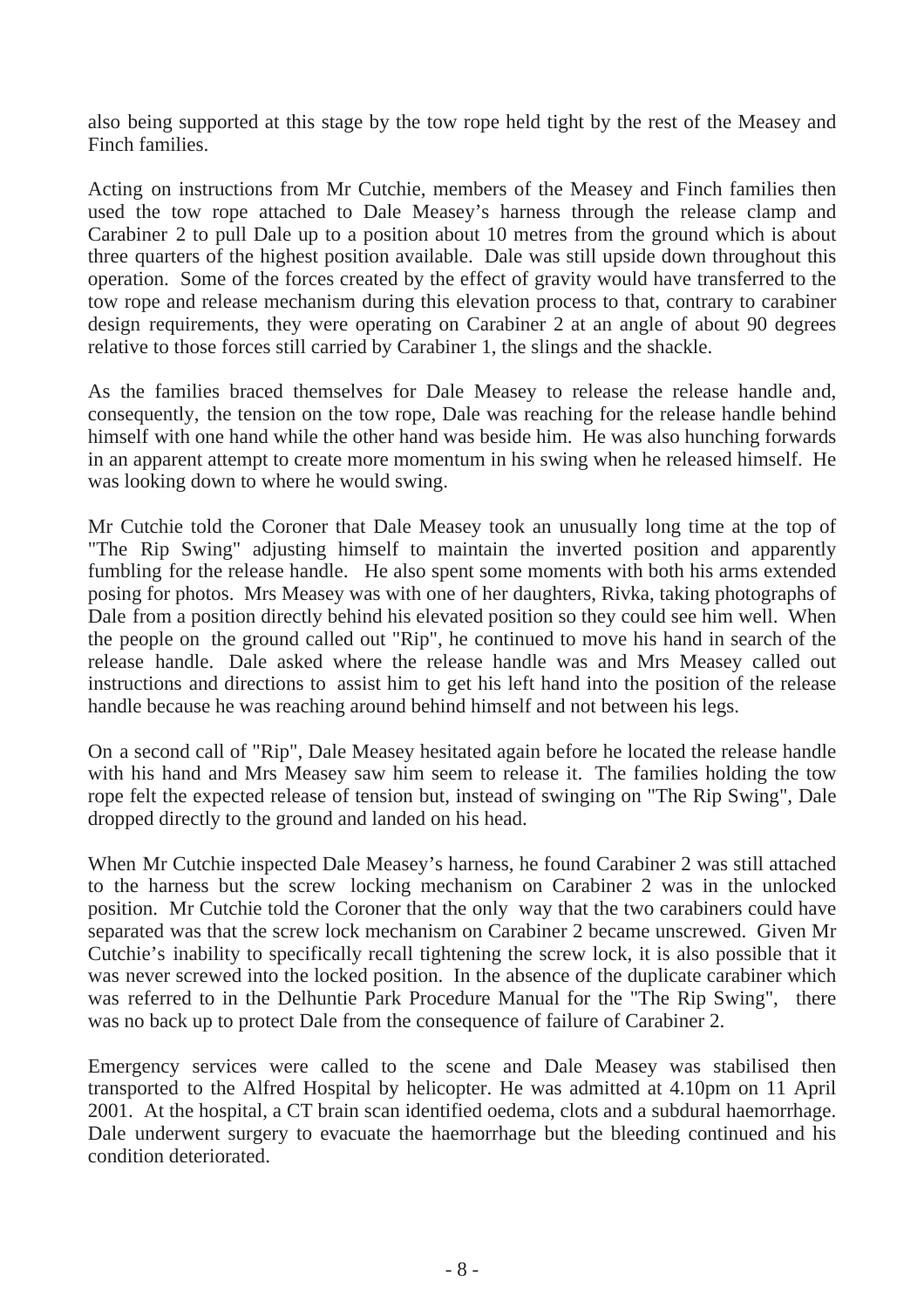At 11.30am on 12 April 2001, following discussion with the family, respiratory support was withdrawn. At 12.47pm, Dale Measey died.

An application under section 29 of the *Coroners Act* 1985 was granted. An inspection and report adopted the cause of death determined by the hospital to be severe cerebral oedema following treatment for an acute subdural haemorrhage.

I find that Dale Measey died from an acute subdural haemorrhage when he fell on his head from "The Rip Swing" activity operated by Delhuntie Park near Traralgon.

#### Investigation of the Incident

At 1.30pm on 12 April 2001, WorkCover Authority Health and Safety Inspectors accepted primary and immediate responsibility for investigation of Dale Measey's death. At about 2.15pm on 12 April 2001, Inspector Russell Lever from the Victorian Workcover Authority arrived at Delhuntie Park to investigate Dale Measey's death. He took a number of useful photographs of "The Rip Swing" and its components including a reconstruction of the upright operation of the equipment. However, Mr Lever did not reconstruct the upside down use of "The Rip Swing". Although he did not find any particular defective or malfunctioning components in "The Rip Swing" equipment, I am unable to say from his statement to the Coroner whether Mr Lever was made aware that Dale had been attempting to use "The Rip Swing" in the upside down position.

On 12 April 2001, Mr Lever issued an Improvement Notice requiring Mr Scale to formally report the incident to the Victorian Workcover Authority. On 16 April 2001, Mr Scale complied with the Notice. Although Delhuntie Park was an employer under the *Occupational Health and Safety Act* 1986, in the absence of prescription of giant swing equipment under the *Equipment (Public Safety) Act* 1994, the Victorian Workcover Authority transferred further responsibility for the on-going investigation to Victoria Police.

On 19 October 2001, the Victorian Workcover Authority referred investigation of Dale Measey's death to Inspector Susanne Sinclair. She recovered the harness from Victoria Police investigators. On 23 October 2001, Inspector Sinclair referred the harness, carabiners and release mechanism used by Dale to a national assessor for the Industrial Skills Department of Holmesglen TAFE, Fritz Schaumburg, for comment.

In evidence, Mr Schaumberg said and I accept that the carabiners are subject to and comply with International Standard CE Commune Europe which is a NATA approved standard and well adequate for the task. There is no information in any Australian Standard to indicate that the attachment to the swing should have been any different. Further, he says it is a common practice to release the tightened screw lock by a quarter turn. However, he makes no comment about the effect of releasing it by one half turn.

Inspector Sinclair's reconstruction of Dale Measey's preparation for participation in "The Rip Swing" showed that the carabiners could partially rotate relative to each other and the harness during the process of inverting the user. Carabiner 1 became positioned on the lip of the gate opening of Caribiner 2 so that, when the lock was undone and the gate opened, it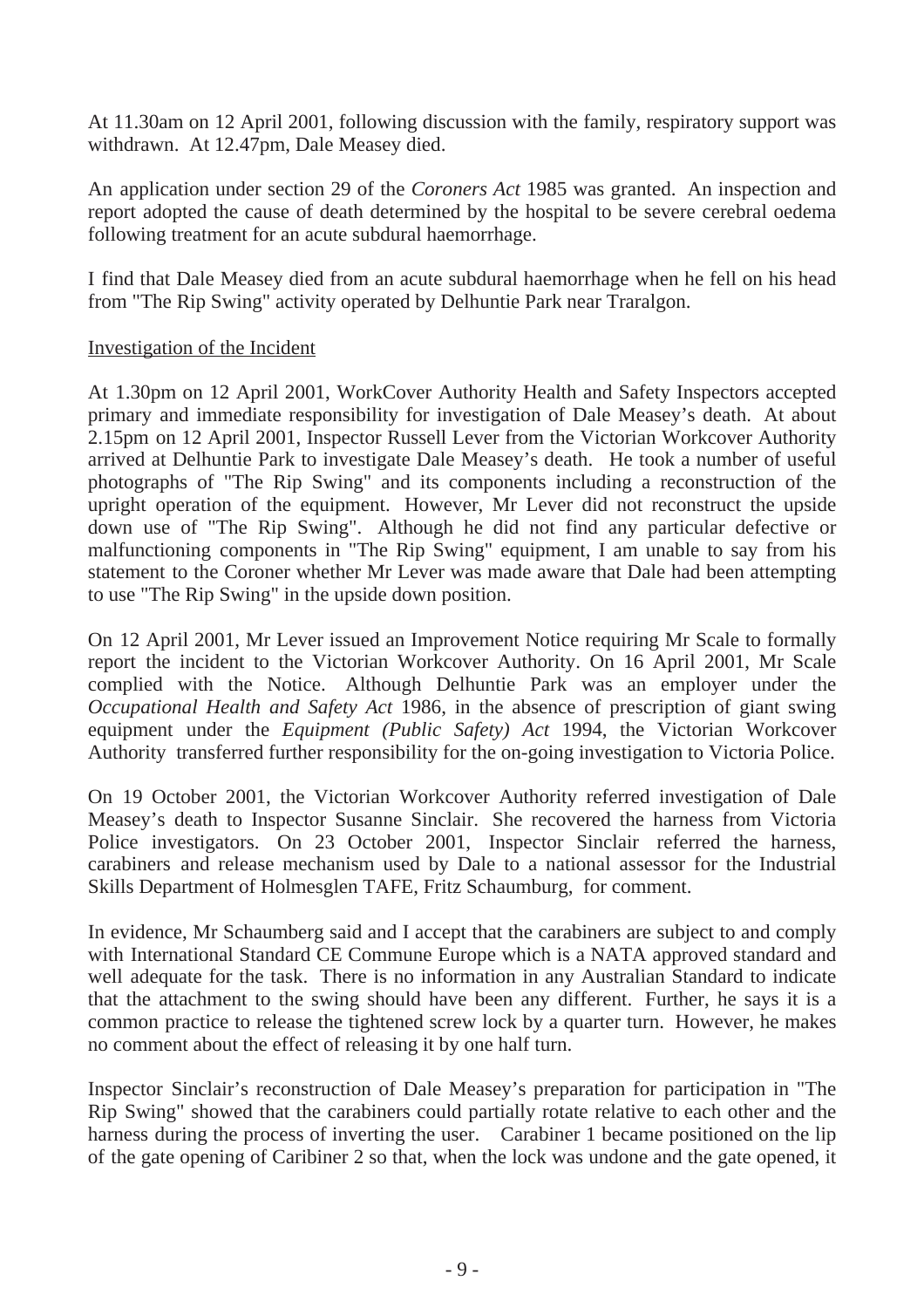jammed on the loop material and remained open. A jerk or release of weight allowed the carabiners to separate in an action called a "roll out" of the carabiners.

Mr Schaumburg also commented on the appropriateness of the harness used in "The Rip Swing". In the absence of any Australian Standards as guidance for attachment to harnesses for recreational use, he was unable to say that the harness was unsuitable for the use. Further, although Mr Schaumberg recommended use of a full body harness in rides like "The Rip Swing", there is no evidence that the half body harness used by Dale Measey was a factor in causing his fall.

On 24 October 2001, Inspector Sinclair relied on the basis of Mr Schaumberg's advice to issue a Prohibition Notice on use of "The Rip Swing". This Prohibition Notice required Delhuntie Park to include the use of full shoulder type harness and a double carabiner with opposite opening mechanisms and attached directly to the harness before further use or operation of "The Rip Swing". These changes were implemented and, on 26 October 2001, the Prohibition Notice was withdrawn. Further, the Procedure Manual was amended to include:

#### "*6. They are also attached to a second carabineer on a second backup sling of which does not come under load.*

The Coroner's brief also includes a report by a consulting engineer, Richard Baird, who was commissioned by ADRA Australia to provide an opinion concerning the hazards to persons participating in activities at Delhuntie Park and to provide an opinion as to the extent of and appropriateness of risk controls administered by management of Delhuntie Park on 29 May 2001. ADRA Australia is a Christian, humanitarian agency associated with Delhuntie Park. In Mr Baird's view, Delhuntie Park is subject to the O*ccupational Health and Safety Act*  1985. Further, he says "The Rip Swing" is probably an amusement device and therefore Australian Standard AS3533 applies. He also calculated that "The Rip Swing" would develop a load of nearly three times gravity as the rider passes through the bottom dead centre of the swing. Mr Baird made no comment on the failure to comply with Australian Standard 3533 including the failure to provide a fail-safe back-up system including failure to duplicate carabiners or other parts of the system and he was not asked to comment on operation of or upside down use of the equipment.

On about 5 March 2003, in preparation for the coronial investigation into Dale Measey's death, Camping Association Victoria referred assessment of "The Rip Swing" to Eric Westrup for comment. Mr Westrup also gave expert evidence during the Inquest in the investigation of Dale's death.

Mr Westrup is a professional provider of a range of challenge rope course services for the last 15 years. In making his report and giving evidence, he did not see "The Rip Swing" activity at Delhuntie Park. However, I accept Mr Westrup's opinion that, in giant swing activities, screw gate carabiners should not be used in critical applications without a backup system. They carry a 'quite high' risk of unscrewing inadvertently and he has also seen screw gates not tightened properly or at all. Another possibility is that the screw lock was turned when the gate was inadvertently held open by some clothing so that, when it was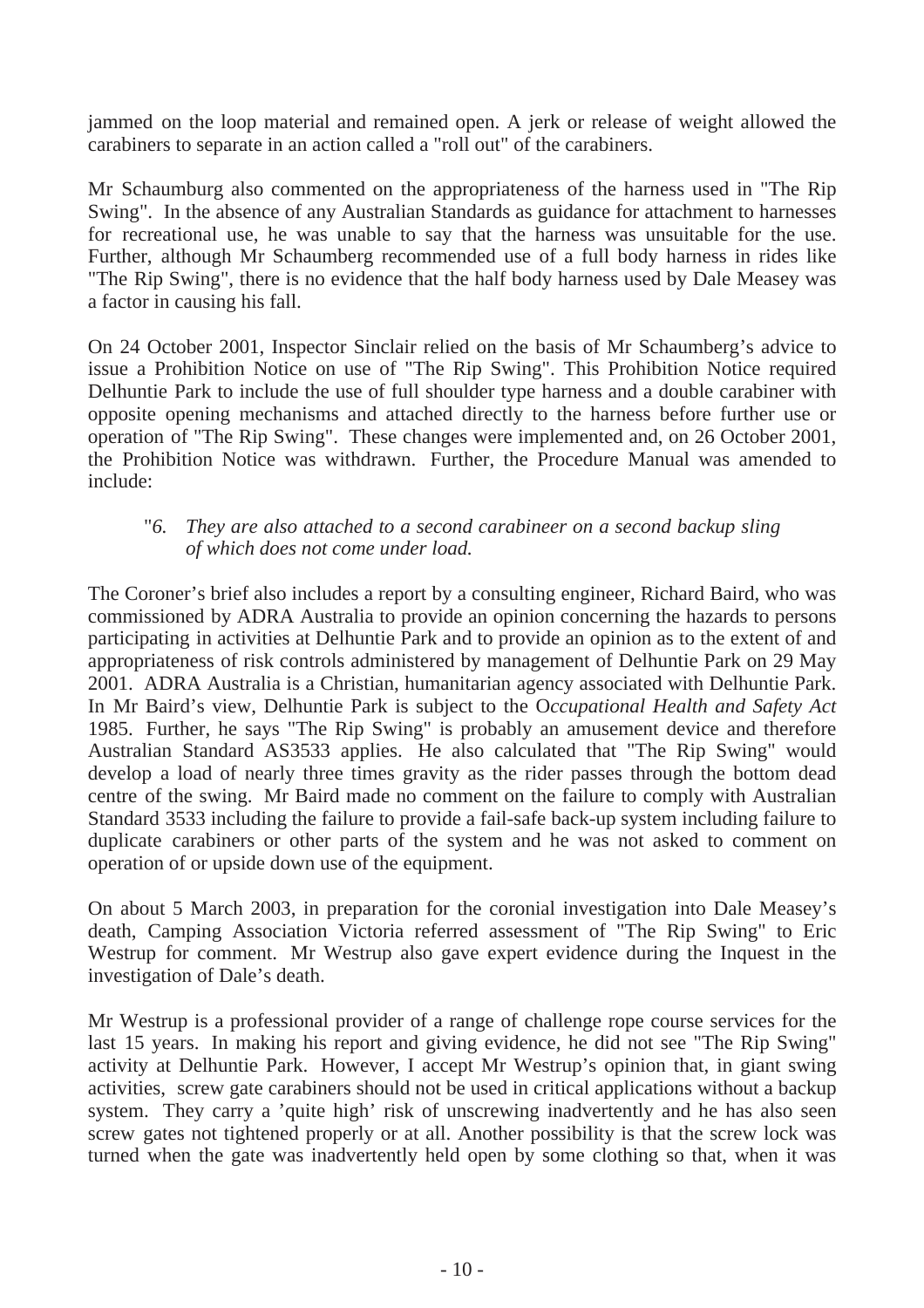turned to lock it, the screw lock held the gate open but I do not accept that this occurred here.

Even when used with or as backup, Mr Westrup is of the view that screw gate carabiners should always be attached to the harness loop with the gate facing away from the body in order to minimise rubbing against clothing or the body. Further, Mr Westrup says that it has not been acceptable practice for many years to include two screw lock carabiners in carabiner-carabiner attachments. There are a number of alternative auto or self locking forms of carabiner now available which remove this risk.

Mr Westrup also said that, if two carabiners are used together, they should not be connected to each other. If they are used as back-up, they should be oriented in opposite directions so that the gates are not next to each other. Alternatively, there needs to be some back-up connection system that independently connects the harness to the shackle on the cables.

Further, in evidence, Mr Westrup said and I accept that he did not recommend any sort of intentional inverted use of Giant Swings. He says it increases the risk significantly:

*"I mean if you fall on your head when you're upside down. That would have to increase that risk."*

Further, being upside down may disorient the rider. I accept that this effect could have influenced Dale Measey's attempts to find the release handle. However, he said that, in his experience, it was difficult to invert the carabiners just because the rider turns himself upside down.

Mr Westrup is also of the view and I accept that the release mechanism should not be attached to the harness through a carabiner because the effect of activating the release mechanism can result in a noticeable jolt which could influence roll out of a carabiner if the gate is unlocked. For this and other reasons, he says that the release mechanism on the tow rope should have been totally independent of the safety or back-up systems connecting the rider to the cables. This is because, in a design like "The Rip Swing" where the Carabiner 2 is attached to the harness, the links to the cables and the tow rope through the release mechanism, there is a three way pull on that carabiner which is designed so that its back spine operates under two opposite forces.

Camping Association Victoria has criticised the Victorian WorkCover Authority's assessment and enforcement of safety issues in relation to "The Rip Swing" after Dale Measey's death. In particular, they say and I accept that independent back-up measures throughout the system were recognised as acceptable practice for ropes courses and related structures at the time of this incident and that the failure to have these back-up systems in place caused Dale Measey's death. Further, Camping Association Victoria is concerned that the Victorian WorkCover Authority has not made any direct comment about the practice of allowing and authorising use of "The Rip Swing" in the upside down position.

I find that the Victorian WorkCover Authority's requirement that Delhuntie Park introduce full body harness and twin carabiners in place of Carabiner 2 did not go far enough to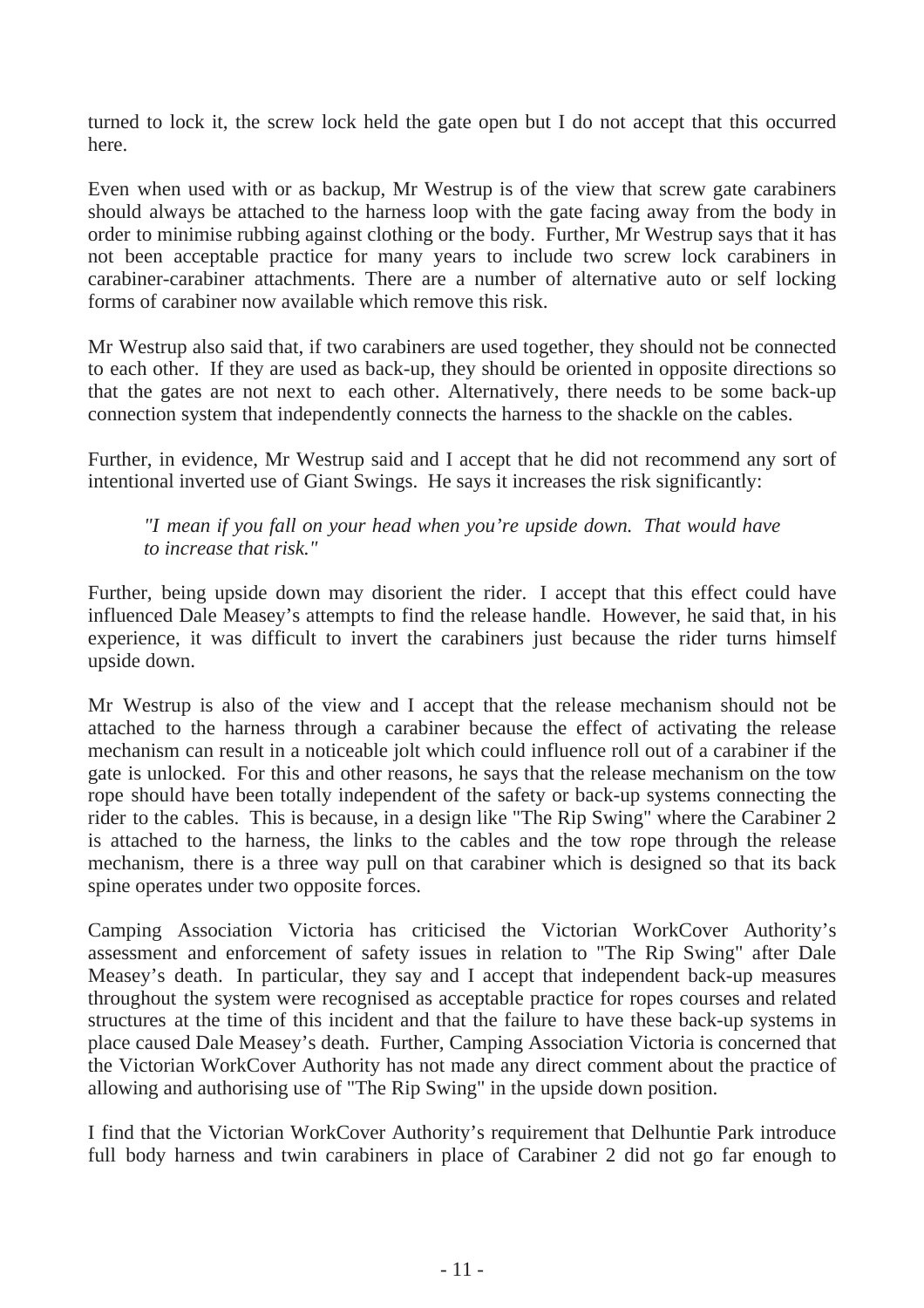answer the valid Camping Association Victoria criticisms in relation to this incident and general practice.

Therefore, on the basis of all this evidence and accepting that specific Australian standards were not developed at the relevant time, I find that construction and use of "The Rip Swing" at Delhuntie Park did not comply with the operating standards applicable to professional ropes courses and giant swings in April 2001:

- It used two interlocking screw gate carabiners together,
- The release mechanism was attached to a carabiner at 90 degrees to the forces supporting the rider,
- It did not have proper fail-safe back-up systems to protect against system failure including duplicate carabiners attached independently through the slings to the shackle and the cables, and
- It was being used upside down.

Further, I find that these inadequacies contributed to Dale Measey's death.

# Regulation of Safety Issues in Not-For-Profit Adventure Activities

Regulation of not-for-profit adventure activities to ensure community and individual safety occurs in four ways:

- Through voluntary compliance with Australian Standard 3533 which applies to amusement rides or devices,
- Through current legislative requirements to provide a safe environment which are assessed and enforced by the Victorian Workcover Authority,
- Through voluntary compliance with membership and accreditation requirements of relevant interest groups, in this case Camping Association Victoria, and
- Through professional assessment undertaken by the operators, in this case Delhuntie Park, in response to civil and insurance requirements.

This finding addresses the first three of these regulatory mechanisms. It will then assess whether the new *Occupational Health and Safety Act* 2004, which came into operation on July 2005, changes the Victorian Workcover Authority's duty to assess, investigate and enforce safety requirements of 'giant swings' operated by not-for-profit organisations.

## *Australian Standard 3533.1*

Each Australian Standard is developed and maintained by a co-operative industry committee with a view to establishing the minimum conditions and guidelines considered acceptable by the industry within which the Standard is intended to operate. Therefore, although compliance with a relevant Australian Standard is voluntary unless the Standard has been incorporated into legislation or regulations, the content of the Standard can be considered an objective indicator of usual or acceptable peer practice.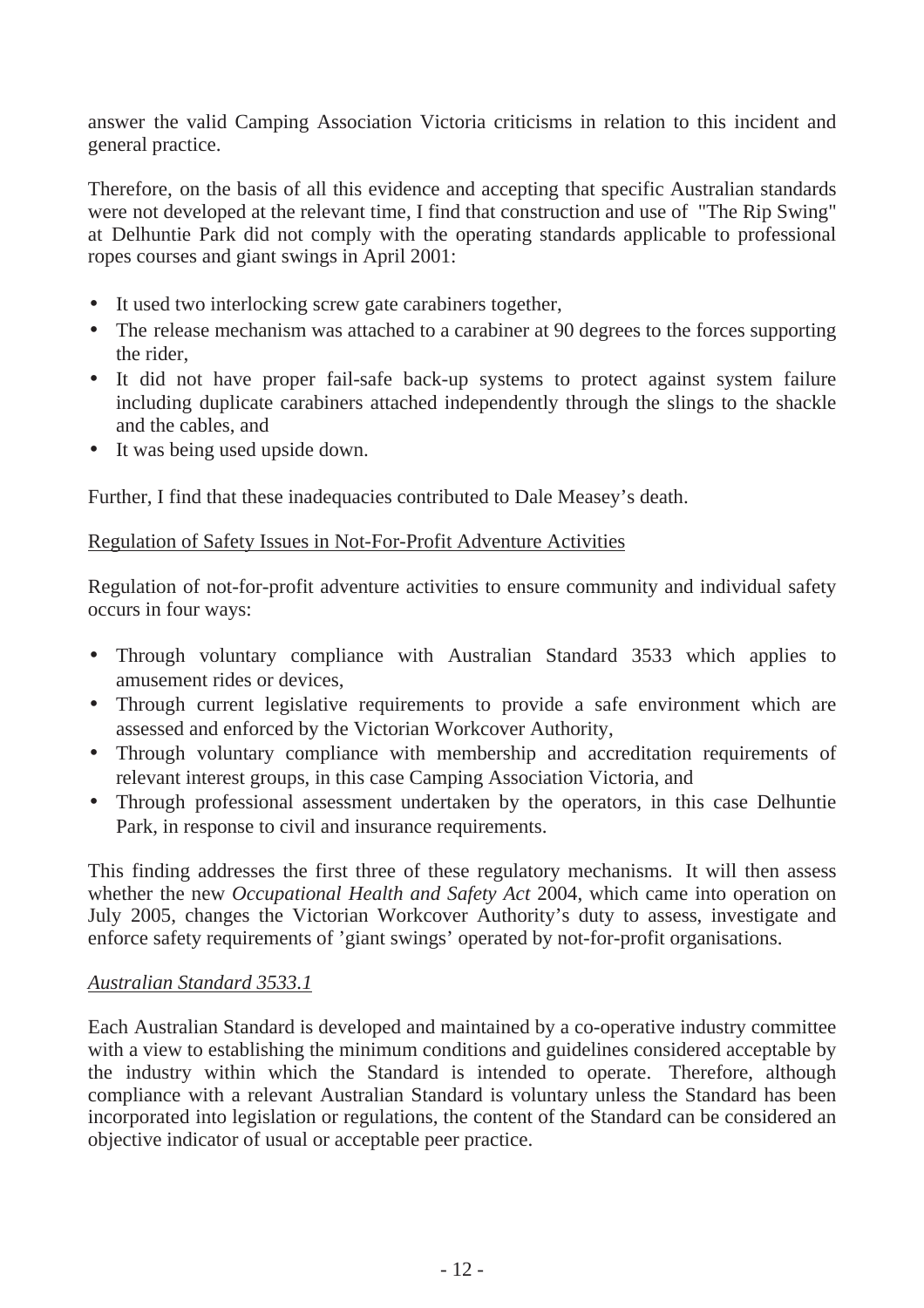Australian Standard 3533.1-1997 (the "Australian Standard") as amended in March 2001 applied in April 2001 and still applies to design and construction, operation and mantenance, and in-service inspection of amusement rides and devices. In particular, plant such as "The Rip Swing" is defined as an amusement device for the purposes of the Australian Standard. The Committee which developed and reviewed the Australian Standard included a representative of the Victorian WorkCover Authority.

The Australian Standard does not provide specific requirements for design, manufacture and operation of 'giant swings'. However, Paragaph 2.1.6 of the Australian Standard requires all amusement devices to be designed as fail-safe which means:

*"1.3.11 Fail-safe-a state or condition whereby if any component of an amusement device fails, a system exists to prevent any increase of the assessed risk associated with the device."* 

Further, the Australian Standard explains the meaning of "fail-safe":

*"It is self evident that a single component cannot fail-safe. To satisfy the concept of failure to safety, a single component is replaced by a system of components or by re-configuring the whole so that the failure of the component will be inconsequential."* 

As relevant, the Australian Standard provides specific requirements for elevating mechanisms, quality assurance, suspension ropes and chains, clearances, testing, certification and registration. Further, proprietors of amusement devices are responsible for ensuring legislation is observed, all operating staff receive sufficient training to be competent to control the device and plant is regularly and properly inspected.

The failure to provide a fail-safe back-up system and Dale Measey's fall when Carabiner 2 failed is, of itself, evidence that the design, construction and operation of "The Rip Swing" did not comply with Australian Standard applicable to amusement devices in April 2001.

#### *Victorian WorkCover Authority*

A number of relevant pieces of legislation enforced by the Victorian WorkCover Authority were operational at the time Dale Measey died. These included Version No. 051 of the *Occupational Health and Safety Act* 1985 incorporating amendments as at 22 November 2000 (the "relevant OH&S Act"), which applied to workplaces, and regulations made under that legislation.

Section 22 of the relevant OH&S Act provided:

*" Every employer and every self-employed person shall ensure so far as is practicable that persons (other than the employees of the employer or self employed person) are not exposed to risks to their health or safety arising from the conduct of the undertaking of the employer or selfemployed person."*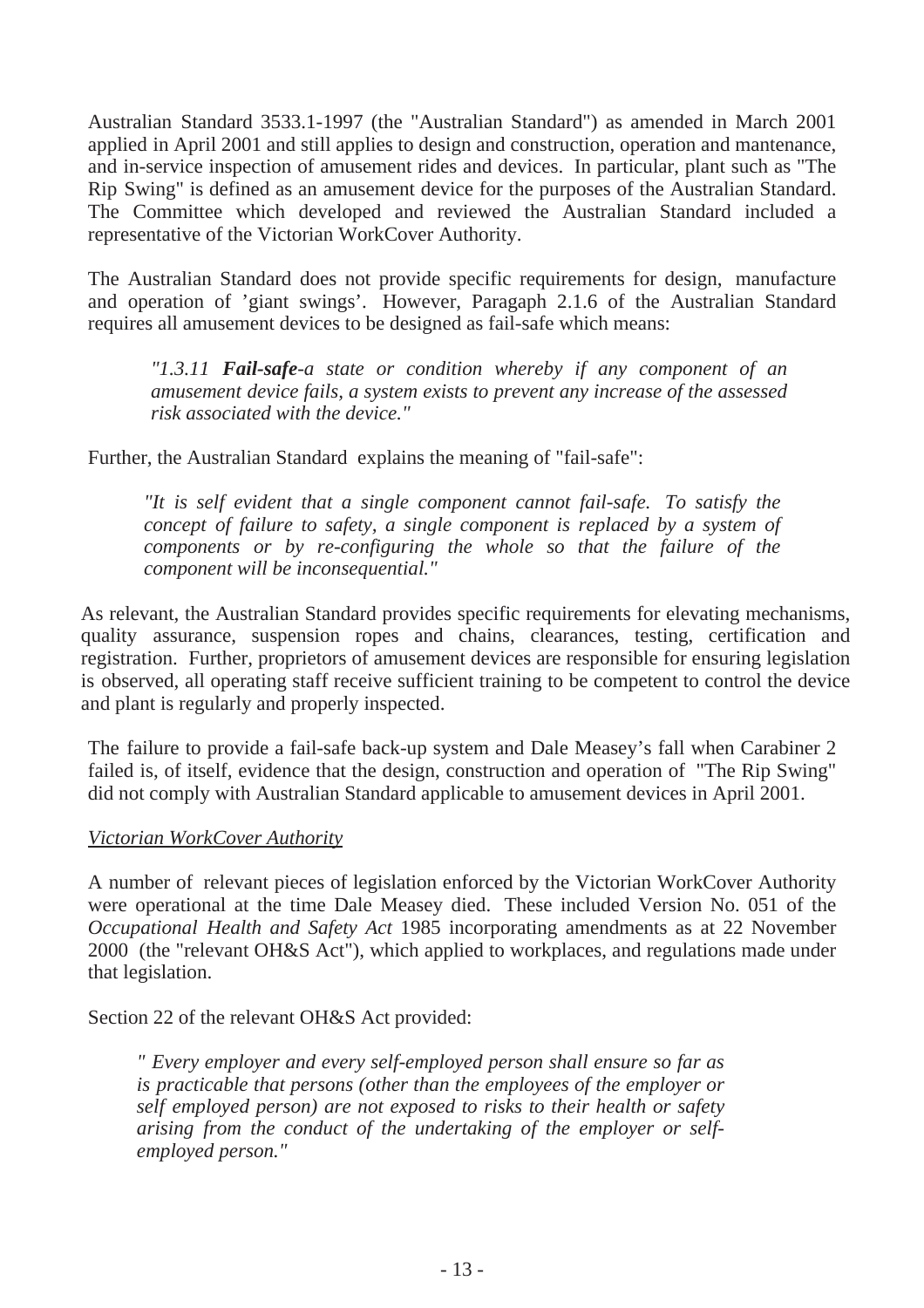Section 39 of the relevant OH&S Act provided for authority WorkCover inspectors to enter premises to enforce or investigate breaches of the Act and its regulations. Sections 43 and 44 also enabled WorkCover inspectors to issue Improvement and Prohibition Notices requiring correction of matters that contravene the relevant Act or prohibit the carrying on of an activity which involves or will involve an immediate risk to the health and safety of any person until an inspector certifies in writing that the matters which give or will give rise to the risk are remedied. Sections 47 and 52 of the relevant OH&S Act created indictable offences constituted by failure of individuals and bodies corporate to comply with the Act.

However, Version 20 of the *Equipment (Public Safety) Act* 1994 incorporating amendments as at 27 August 1998 which specifically excludes a workplace within the meaning of the relevant OH&S Act. The basis of this jurisdiction depended on whether the "The Rip Swing" at Delhuntie Park was prescribed equipment under t*he Equipment (Public Safety) Act* 1994. In the absence of prescription of equipment like "The Rip Swing", the *Equipment (Public Safety) Act* 1994 had no force in relation to liability for Dale Measey's death.

In 1989, 1990, 1991, 1996, 1999 and 2000 WorkCover inspectors relied on provisions of the relevant OH&S Act to inspect Delhuntie Park facilities and, as a consequence, the Victorian WorkCover Authority had imposed a series of Improvement Notices and Prohibition Notices on their work practices and equipment, including the plant used in their adventure activities. They also responded to a different issue on 19 April 2001.

Therefore, since at least 1989, the Victorian WorkCover Authority had accepted that the operations at the Delhuntie Park adventure site were subject to their jurisdiction under the relevant OH&S Act. Despite this general jurisdiction and their on-going reasons to assess the operations at Delhuntie Park, the Victorian WorkCover Authority did not investigate or make any other intervention with respect to the health and safety issues associated with design and use of "The Rip Swing" until after Dale Measey died.

Further, despite Inspector Lever's good emergency response and helpful immediate investigation of the incident, his preliminary investigation in April 2001 was cut short when, rather than relying on their jurisdiction under the relevant OH&S Act, the Victorian Work Cover Authority formed the view that they had no on-going jurisdiction in relation to Dale Measey's death because the equipment used in the incident was not prescribed equipment under the *Equipment (Public Safety) Act* 1994. The delay incurred because of this decision meant that important, expert assessments of the plant and its operation were delayed.

On 24 October 2001, six months after Dale Measey died, a different Victorian WorkCover Authority inspector issued a Prohibition Notice on the use and operation of "The Rip Swing" pursuant to section 22 of the relevant OH&S Act based on the assessment by Mr Schaumberg. In order to comply with this Prohibition Notice, the Victorian WorkCover Authority required Delhuntie Park to ensure that users wore full body harness and that twin carabiners in opposite configurations were used to connect the harness to Carabiner 1. There was no other requirement to change the system of connection of the rider to the swing by way of carabiners with a fail-safe back-up arrangement.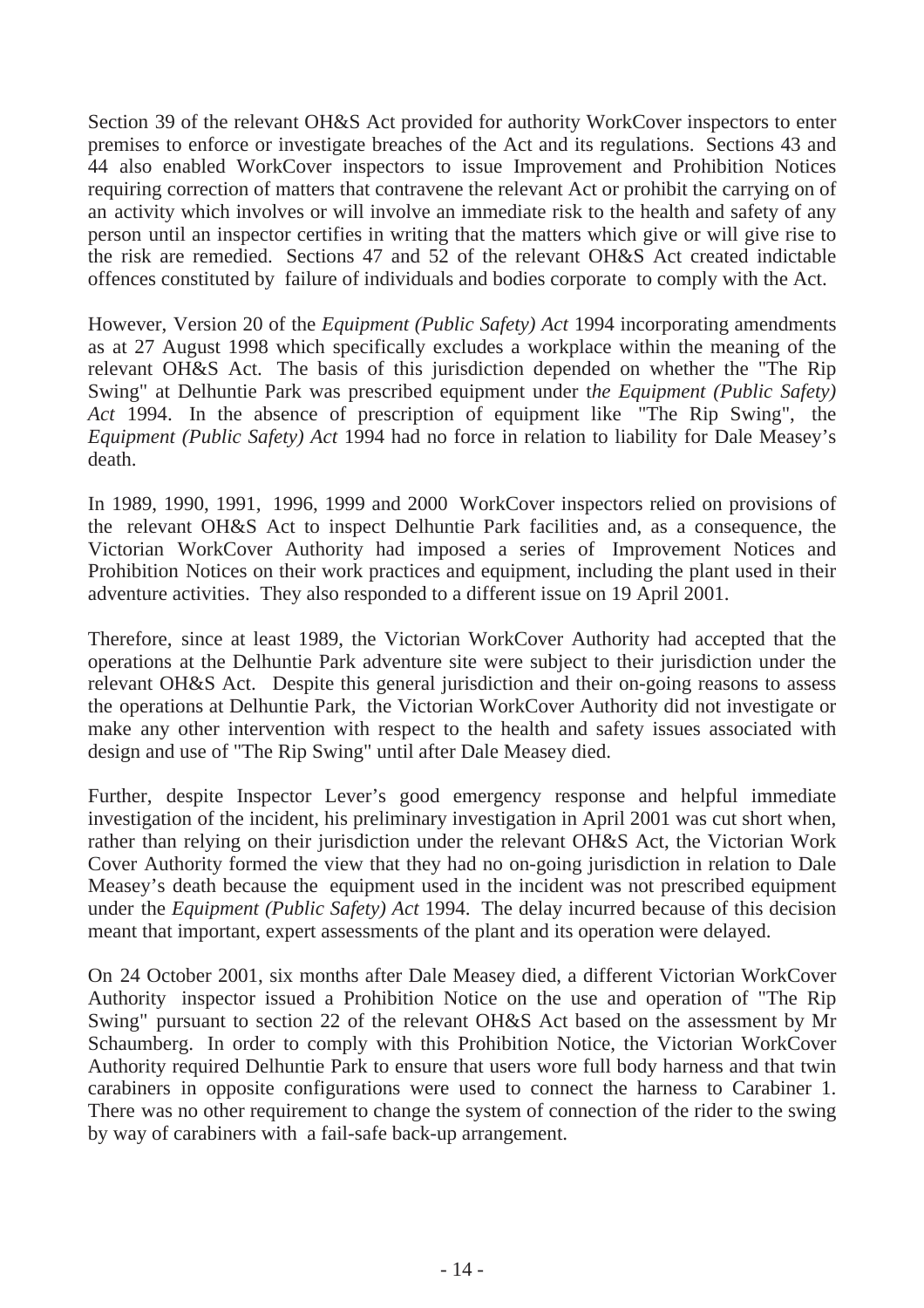On 26 October 2001, the WorkCover inspector reported that Delhuntie Park had complied with these requirements and the Prohibition Notice was withdrawn. No charges have been laid in relation to breaches of section 22 or any other provisions of the relevant Act because:

*"Inspector Sinclair relied upon Schaumberg's evidence and considered that the investigation did not provide a sufficient foundation to allege a contravention of the Occupational Health and Safety Act.*

*In particular, Inspector Sinclair considered the evidence obtained in the investigation failed to establish the elements of practicability beyond reasonable doubt. Accordingly, a decision was made not to investigate the matter any further."*

Further, the Victorian WorkCover Authority has taken no action with respect to Delhuntie Park's practice of allowing use of "The Rip Swing" in the upside down position. I find that the Victorian WorkCover Authority's failure to identify and prevent unsafe operation of "The Rip Swing" before Dale Measey died suggests that they failed to perform or perform adequately the prevention role ascribed to them under section 22 of the relevant OH&S Act.

## *Camping Association Victoria*

Camping Association Victoria also provided the Coroner with a detailed commentary of their process for accrediting activities at campsites. In 2001, their 1997 Campsite Accreditation Program was a voluntary process intended to improve their professionalism, benchmark their operation and procedures, obtain a marketing advantage and access discounted public liability insurance. Although there is no legislation in place in relation to the program, schools using camping venues in Victoria were and still are expected to use sites accredited by Camping Association Victoria though the Australian Campsite Accreditation Program.

On 8 February 1999, Delhuntie Park joined Camping Association Victoria and applied for accreditation under the Australian Campsite Accreditation Program. David Strickland was allocated as the accreditation consultant for the Delhuntie Park application. He was assisted by a professional ropes course constructor and other Camping Association Victoria appointees. On 4 and 5 March 1999, Mr Strickland observed "The Rip Swing" design and construction. A number of changes were suggested but none of these related to the system of connection of the rider to the swing by way of carabiners without a fail-safe back-up arrangement. Mr Strickland and his colleagues have no recall about the harnessing and carabiner attachment system.

On 2 September 1999, Camping Association Victoria confirmed that Bert Darwinkle from Keble's Trading had assessed the site. Mr Darwinkle's assessment dated 5 February 1999 was specifically intended to cover inspection of wires and securements as well as a general inspection of activities and rides. It makes no comment on the system of connection of the rider to the swing by way of carabiners without a fail-safe back-up arrangement.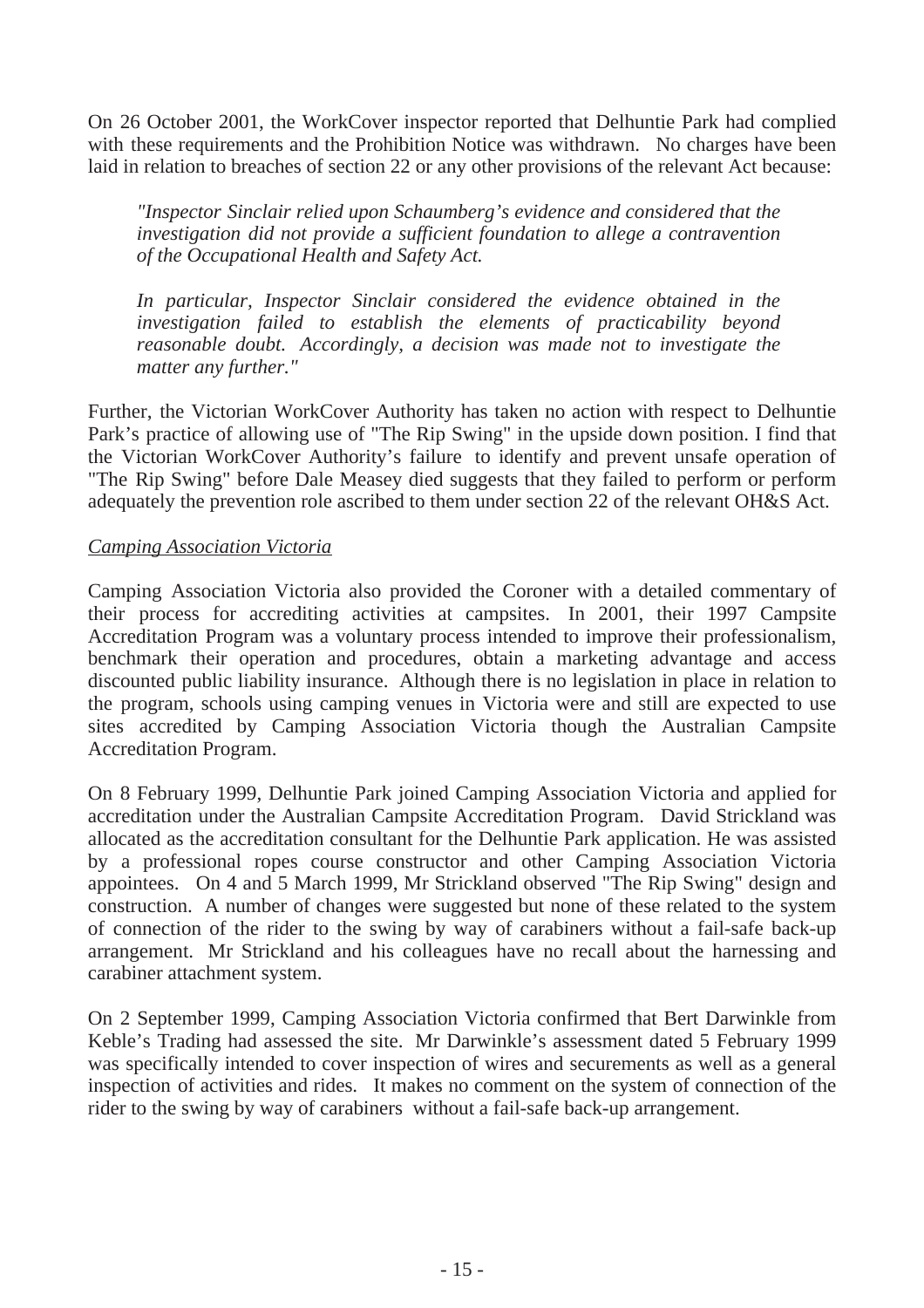In April 2001, Delhuntie Park had not complied with a number of unrelated outstanding requirements for accreditation and their application was uncompleted. However, they remained members of Camping Association Victoria.

On 24 April 2001, Mr Scale sought clarification of Delhuntie Park's accreditation status under the Australian Campsite Accreditation Program and, when the lack of accreditation was confirmed, he renewed his membership of Camping Association Victoria and reinstigated the accreditation process. On 8 May, the Executive Director of Camping Association Victoria visited the site. On 11 May, Mr Scale provided Camping Association Victoria with a copy of the Procedure Manual for operating "The Rip Swing". On 27 May, Camping Association Victoria recommended that Mr Scale provide a written report from a professional ropes construction company to support his on-going application for accreditation.

Camping Association Victoria did not follow-up of this letter until 14 December 2001 and 14 January 2002. On 17 January 2002, Mr Scale replied indicating that:

*"We were already manufacturing another swing 'rip" and it has been fully tested by our engineers and built to engineers' requirements."*

On 29 January 2002, Mr Scale attended a meeting of Camping Association Victoria Committee to support his application to continue membership of the Association and the accreditation process. However, he failed to attend a subsequent meeting on 25 March 2002, his application was rejected and, on 26 April 2002, Delhuntie Park's membership was cancelled.

On the basis of the failure to comment on the system of connection of the rider to the swing by way of carabiners without a fail-safe back-up arrangement and the history of the accreditation process after Dale Measey died, particularly the hiatus in communications between Camping Association Victoria and Mr Scales between 27 May 2001 and 14 December 2001, I am unable to accept the Camping Association Victoria submission that it is unlikely that this incident would have occurred if Delhuntie Park had been accredited under the applicable 1997 Campsite Accreditation Program.

In the absence of legislative jurisdiction to perform routine surveillance and enforce safety issues at not-for-profit adventure activities like Delhuntie Park before incidents occur, voluntary organisations like Camping Association of Victoria unlikely to be able to prevent similar incidents occurring in the future.

## The *Occupational Health and Safety Act* 2004

On 1 July 2005, the *Occupational Health and Safety Act* 1986 was repealed and replaced by the *Occupational Health and Safety Act* 2004 (the "current Act"). The current Act extends the Victorian WorkCover Authority's jurisdiction and responsibility in relation to use of equipment like "The Rip Swing" at workplaces such as Delhuntie Park. It also increases penalties for failure to comply with its obligations.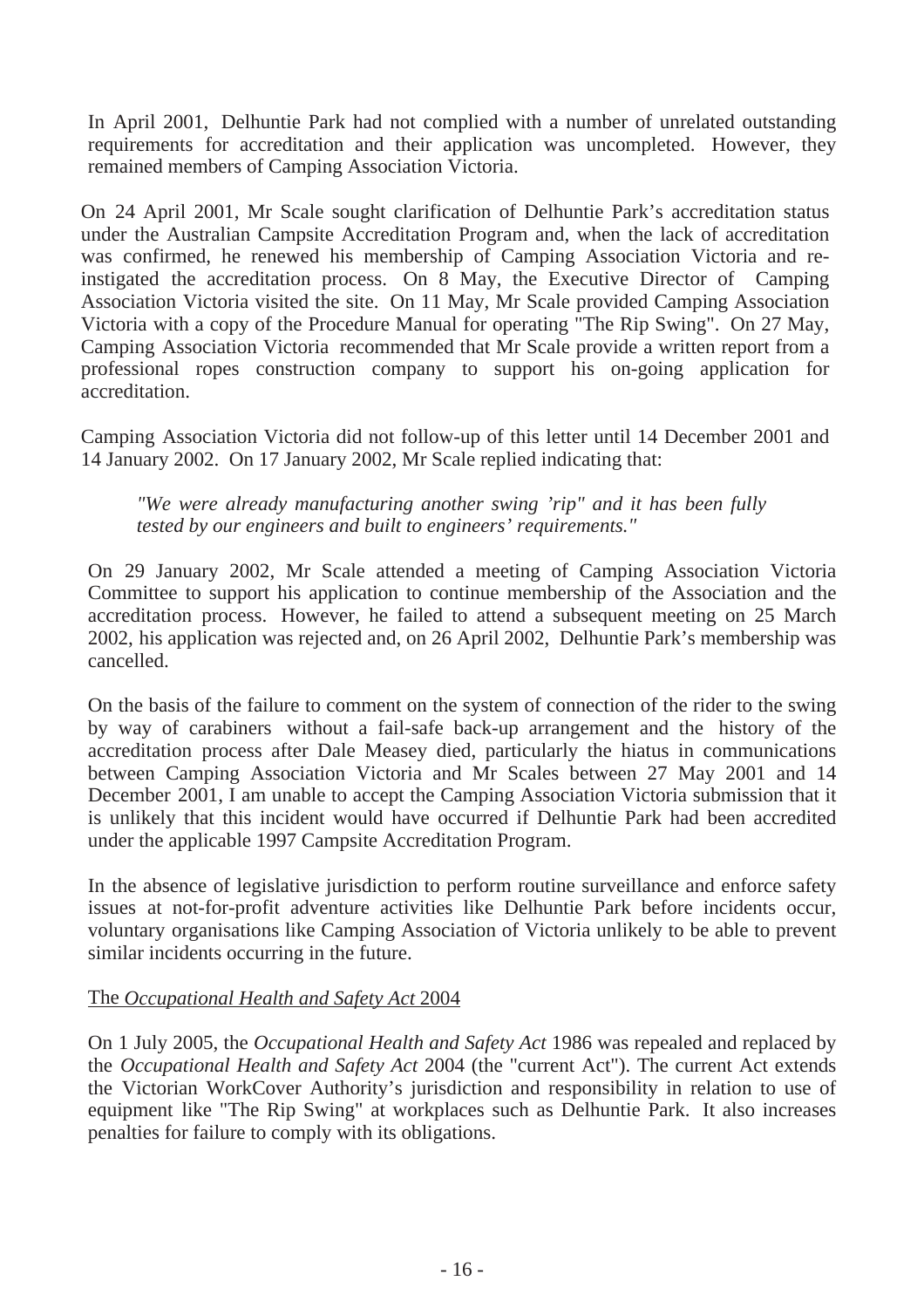In particular, section 7(d) of the current Act provides that the Victorian WorkCover Authority with jurisdiction to:

*"...administer, examine, review and make recommendations concerning existing or proposed registration or licensing schemes relating to occupational health, safety and welfare."*

Section 12(1) of the current Act also provides the Victorian WorkCover Authority with jurisdiction to make guidelines with respect to compliance with the Act or its regulations.

Sections 23 and 25 of the current Act create indictable offences when employers and/or employees fail to ensure that persons other than employees are not exposed to risks to their health or safety arising from the conduct of the undertaking of the employer or employee. Other relevant enforcement provisions include sections 26 27, 28, 31 and 32 of the current Act.

Therefore, although the current Act makes no specific comment about the training of WorkCover inspectors, the Victorian WorkCover Authority now has increased responsibility for establishing guidelines and imposing and enforcing accreditation and licensing requirements on not-for-profit organisations like and including Delhuntie Park who employ professional staff to facilitate provision of outdoor adventure activities.

## The *Occupational Health and Safety (Plant) Regulations* 1995

The *Occupational Health and Safety (Plant) Regulations* 1995 required and continue to require designers, manufaturers, operators and employers to perform hazard identification, risk assessment and control of risk generally in the design and operation of amusement structures that lift or move people. Further, Regulation 1001 and Schedule 2 of the *Occupational Health and Safety (Plant) Regulations* 1995 required and continue to require the Victorian WorkCover Authority to be notified of the design and to register amusement structures to which Australian Standard 3533 applies before they are used unless they are referred to in the standard as class 1 structures. Section 2.1 of the Australian Standard provides classification criteria for amusement devices depending on whether or not they have fail-safe back-up mechanisms and the velocity, height and acceleration of the ride. In the absence of secure intrinsic safety mechanisms, "The Rip Swing" is not a category 1 device. Even if there was a fail-safe back-up mechanism, "The Rip Swing" was probably at least a category 2 device when the user was elevated and begins his swing from about 10 metres above the ground.

However, under Regulation 105 of the *Occupational Health and Safety (Plant) Regulations* 1995, read in the context of Regulation 106, "The Rip Swing" met and continues to meet the definition of an amusement structure that lifts or moves people. However, Regulation 106(3)(a) excludes from the jurisdiction of these regulations plant that relies exclusively on manual power for its operation. Unless liberally interpreted to include the effect of gravity on the operation of the swing, this provision excluded and continues to exclude jurisdiction of the *Occupational Health and Safety (Plant) Regulations* 1995 in relation to "The Rip Swing".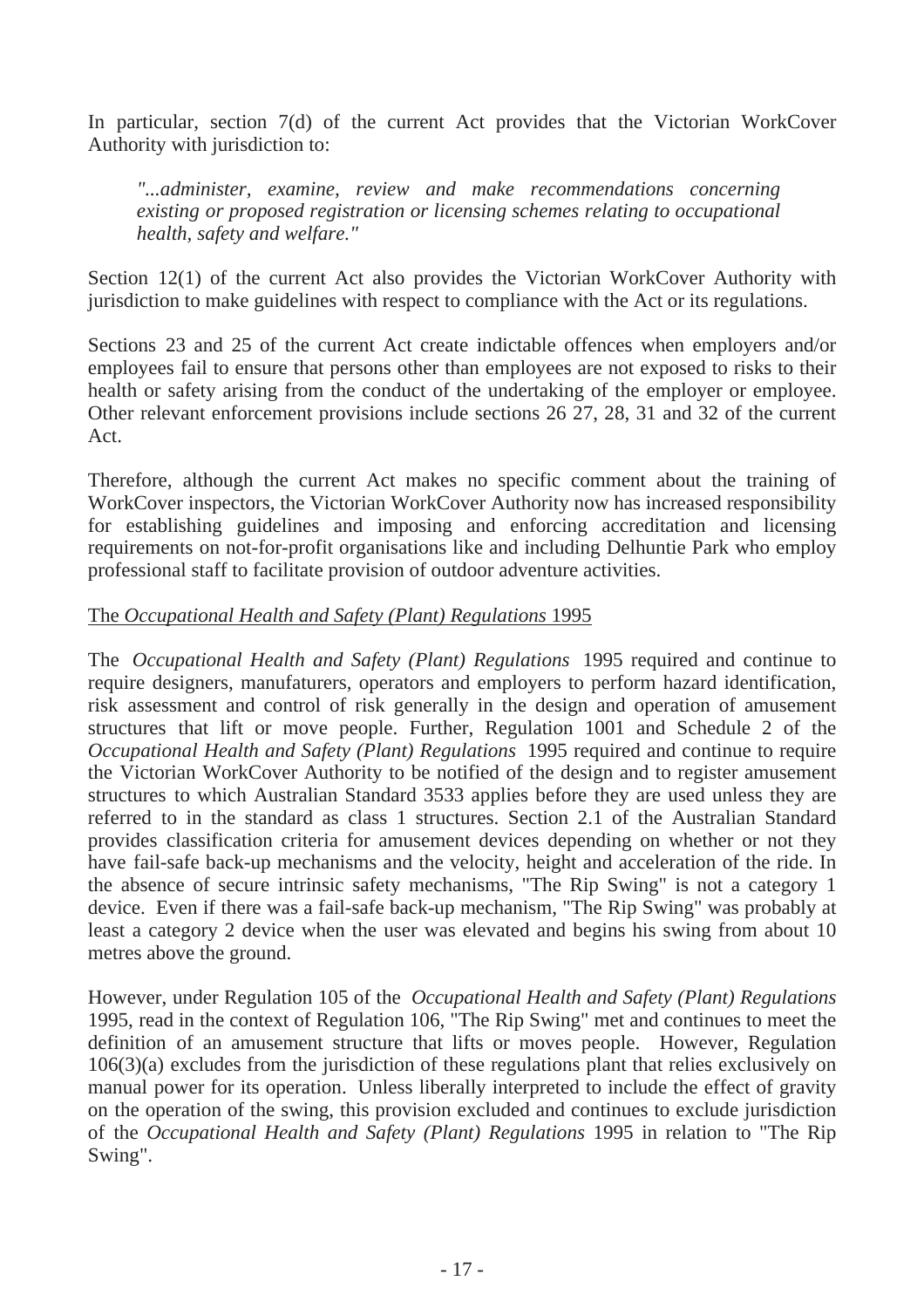Therefore, because only manual power is used to hoist the rider to his release height, there continues to be no legislative authority for the Victorian WorkCover Authority to require notification and registration of the design of plant like "The Rip Swing".

## Comments and Recommendations

Dale Measey died because Carabiner 2 became separated from Carabiner 1 on "The Rip Swing" at Delhuntie Park when the safety sleeve on the gate of Carabiner 2 became unlocked or was never locked, the gate on Carabiner 2 opened, Carabiner 2 became disconnected from Carabiner 1 and he fell about 10 metres to the ground on to his head. Therefore, without intending to minimise the general importance of other safety issues raised in this investigation, these comments and recommendations will be restricted to issues raised by the failure of the link between Carabiner 1 and Carabiner 2 which caused Dale's death.

These issues include:

- 1. Use of "The Rip Swing" in an upside down position; and
- 2. Unlocking of the screw lock on the gate on Carabiner 2; and
- 3. Opening of the gate on Carabiner 2 to allow it to separate from Carabiner 1, and
- 4. Connection of the tow rope release mechanism to Carabiner 2.

The recommendations are intended to help prevent further deaths and injuries occurring in the same way or for the same reasons as Dale died.

## *Use of "The Rip Swing" in an upside down position*

Dale Measey was using "The Rip Swing" in an upside down position. Although this was not the usual way in which it was used, Dale was experienced as an assistant for others using "The Rip Swing" and he and other family members had previously used it and the flying fox in an upside down position. Mrs Measey had seen him perform these activities in this way on other occasions so she had no concerns about this use. Mr Cutchie made no attempt to discourage Dale from using "The Rip Swing" in this manner.

However, Mr Cutchie acknowledged that safety procedures such as connection of carabiners in a particular way were designed for use of the "The Rip Swing" in an upright position and may be negated if the user inverted himself, and that the consequences of any accident that occurred on "The Rip Swing" would be greater if the user was upside down and landed on his head.

Despite this awareness of the safety issues associated with using "The Rip Swing" upside down, Mr Scale taught Mr Cutchie how to facilitate upside down riders and Mr Scale was aware that Mr Cutchie had previously assisted users to operate "The Rip Swing" upside down. Delhuntie Park had no policy that users could not ride "The Rip Swing" upside down. Further, there was no reference in the Procedure Manual to special safety or operational procedures if users chose to operate "The Rip Swing" upside down. Mr Scale was absent from the premises when Dale Measey attempted to use "The Rip Swing" in the inverted position.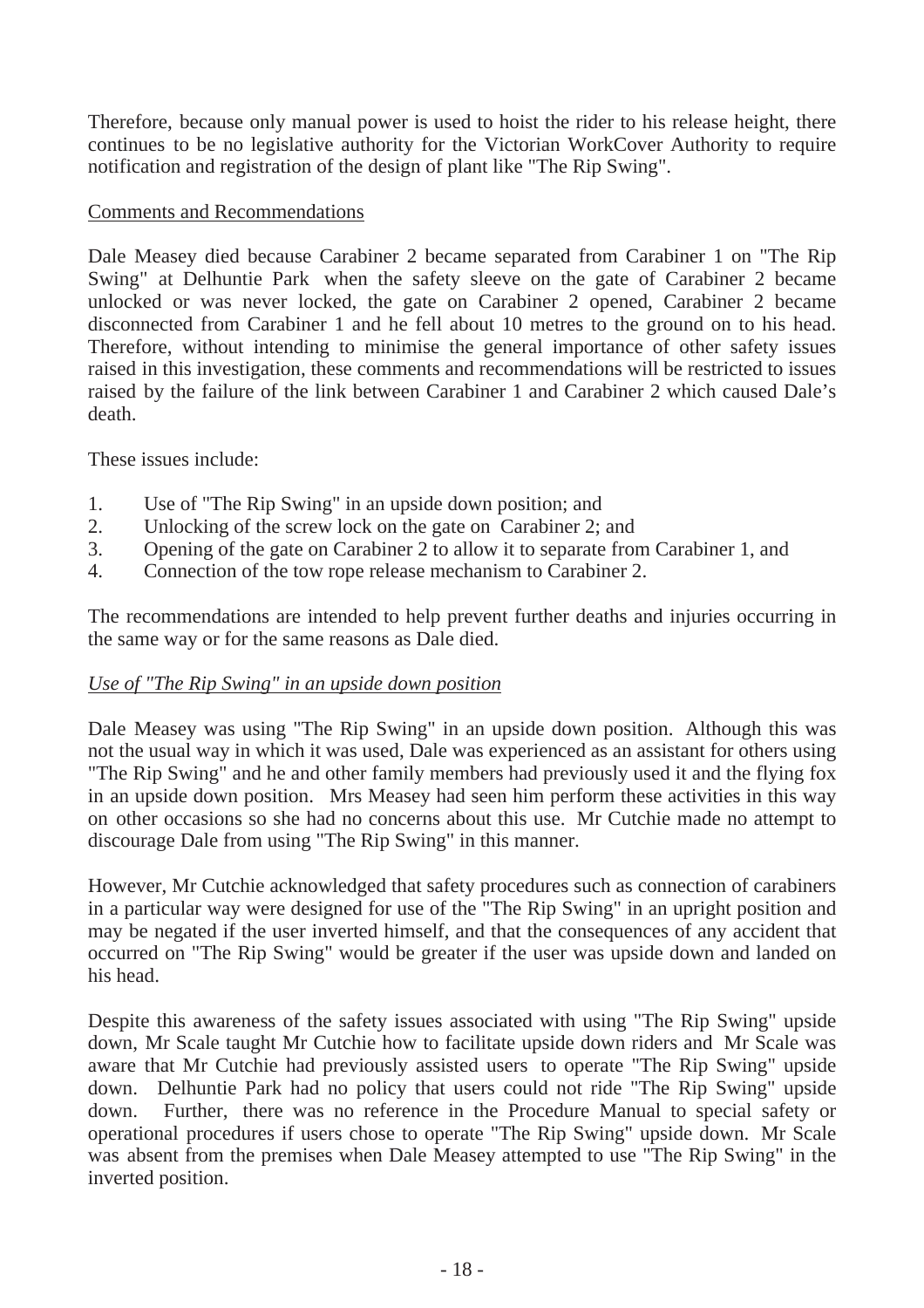I find that Dale Measey would probably have survived the incident if he had fallen from "The Rip Swing" in the upright position. Further, I find that Delhuntie Park did not take appropriate safety precautions in relation to the known risks associated with use of "The Rip Swing" in an inverted position.

#### *Unlocking of the screw lock on Carabiner 2*

In my view, screw locks of the type used in Carabiner 2 on "The Rip Swing" were and remain adequate for their intended use.

Although, Mr Cutchie has no specific memory of connecting Carabiner 2 to Dale Measey's harness, he was experienced and trained in rock climbing and abseiling which use the same type of carabiners. Further, his evidence was that his usual procedure was to screw the lock on the carabiner gate shut tight and then re-open it by one half of a turn. This procedure was considered appropriate practice at the time. It is unlikely that the gate was jammed open by the screw lock because this would have allowed Dale Measey to fall sooner and would have been noticed by Mr Cutchie after the incident.

Therefore, I accept that, if the screw gate on Carabiner 2 was locked before Dale was hoisted aloft on "The Rip Swing", it was locked in the manner Mr Cutchie routinely used to lock carabiners.

In contrast, Mr Cutchie was unaware of the safety implications and had no usual procedure in relation to whether Carabiner 2 was attached to the harness so that the screw lock and gate were positioned away from the user's body. There is no reliable evidence before me about whether the screw lock and gate were positioned against or away from Dale Measey's body when he fell. Therefore, I am unable to say whether or not the screw lock and gate were placed in a position away from Dale Measey's body when Dale and Mr Cutchie were preparing for the ride or, alternatively, whether or not it moved into this position when Dale inverted into the upside down position prior to his release and fall.

However, I find it unlikely that, even if the screw lock was positioned against his body, rubbing against Dale Measey's clothes or vibration prior to swinging of "The Rip Swing" would be sufficient to turn the thread lock on Carabiner 2 the two and three quarter complete turns required to release it from the locked position.

On this basis, I find that the screw lock became unscrewed because either:

- 1. It was not or not properly screwed tight and released by one half turn at the commencement of the ride; and/or
- 2. Dale Measey was in an upside down position and, if the screw lock was loose, gravity favoured its unscrewing rather than tightening; and/or
- 3. Dale Measey inadvertently unscrewed it when he was attempting to find the release mechanism on "The Rip Swing" which was not easily seen or accessible because he was in an upside down position.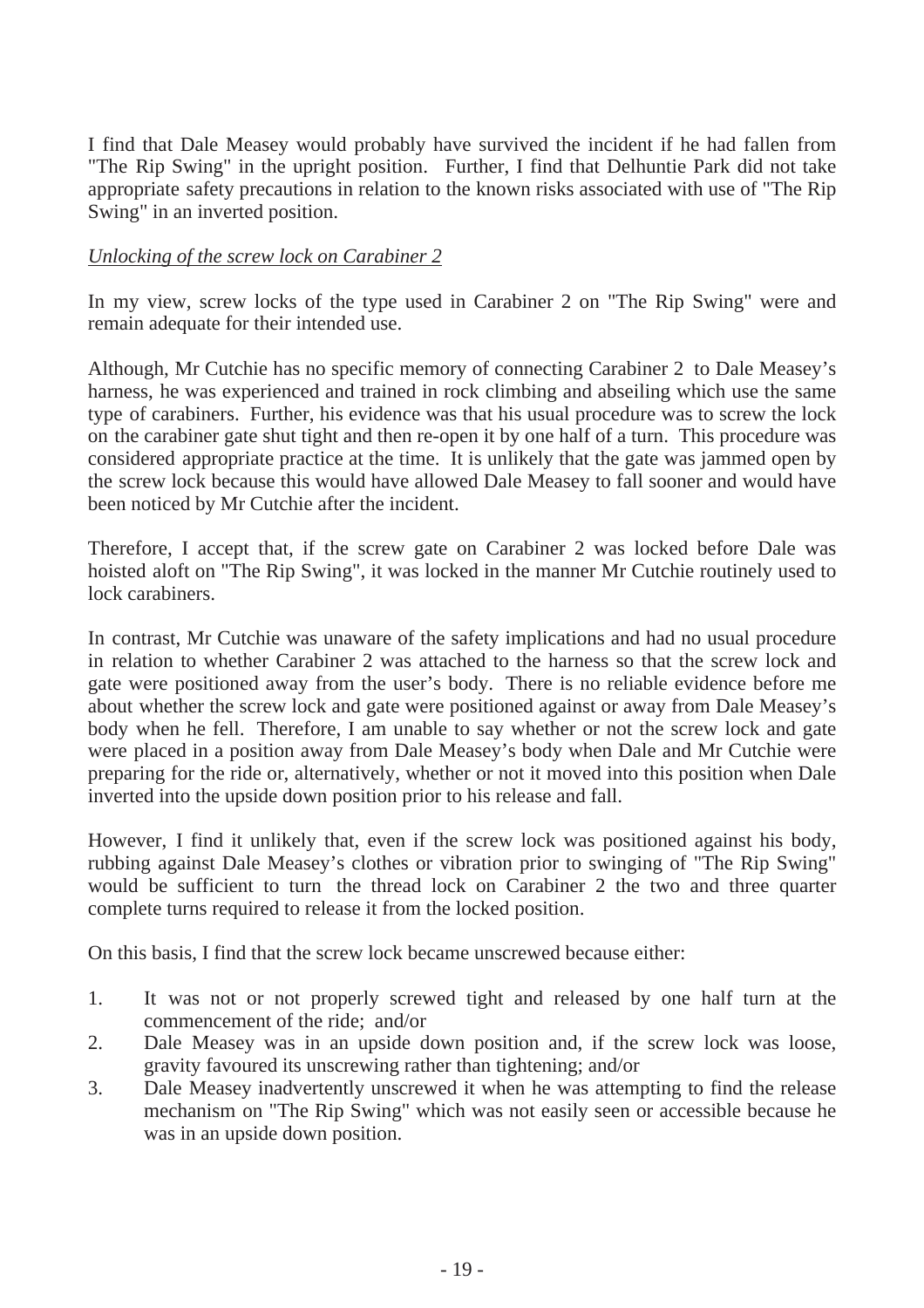Therefore, unless the screw lock was never screwed shut when Mr Cutchie and Dale Measey were preparing and checking the equipment, I find that Dale inadvertently unscrewed the lock on the gate of Carabiner 2 while he was attempting to find the release handle on "The Rip Swing". Further, with the former proviso, I find Dale would not have inadvertently unscrewed the screw lock on Carabiner 2 if he had not been attempting to use "The Rip Swing" in an upside down position.

# *Opening of the gate on Carabiner 2 to allow it to separate from Carabiner 1*

In the context of an unlocked gate, the Coroner heard expert evidence that carabiners connected to each other can separate in a phenomenon called 'carabiner rollout'. This can occur if two carabiners are connected to each other with the gates in the same relative position so that the locked gate of one carabiner becomes caught on the lip of the unlocked gate of the other. In these circumstances, a jolt or weight can create pressure from the lock on the locked carabiner on the unlocked gate of the second carabiner so that the gate opens and releases the locked carabiner.

Further, in the reconstruction of the process of inverting the user, Carabiners 1 and 2 on "The Rip Swing" partially rotated relative to each other and the harness in a manner that could have enabled 'carabiner rollout' to occur if a jolt or weight was placed on the connection between Carabiner 1 and the unlocked gate of Carabiner 2.

Therefore, I find that the gate of the unlocked Carabiner 2 opened to release Carabiner 1 because there was an extra jolt or weight on the already compromised connection between the carabiners when the tow rope was released.

Although I am unable to say that the carabiner rollout occurred because Dale Measey was using "The Rip Swing" in an inverted position, the likelihood of this occurring was increased by his use in this manner. Further, it may have been prevented if Carabiner 1 had not been a screw lock carabiner so that the edge of its lock was able to put pressure on the gate of the unlocked Carabiner 2.

## *Connection of the tow rope release mechanism to Carabiner 2*

The connection of the tow rope release mechanism to Carabiner 2, which also provides the key link between the harness and the cables supporting "The Rip Swing", placed three-way forces on the carabiner which is intended to operate between two forces operating in opposite directions. During Dale Measey's elevation in the inverted position to the release point, this three way connection would have distorted the directional forces between Carabiner 2 and Dale's harness. It would also have distorted the directional forces in the other direction, between Carabiner 2 and Carabiner 1. The capacity of Carabiner 2 to perform its function was further compromised by the placement of Carabiner 1 and the slings between Dale's legs which would have taken up some of the gravitational energy.

When Dale Measey released himself to swing on "The Rip Swing" by releasing the release mechanism, there was a significant jolt in the connection between Carabiner 2 and Carabiner 1. If the physical relationship between these two carabiners was compromised by their locks being next to each other, this jolt would have been sufficient to allow carabiner roll out to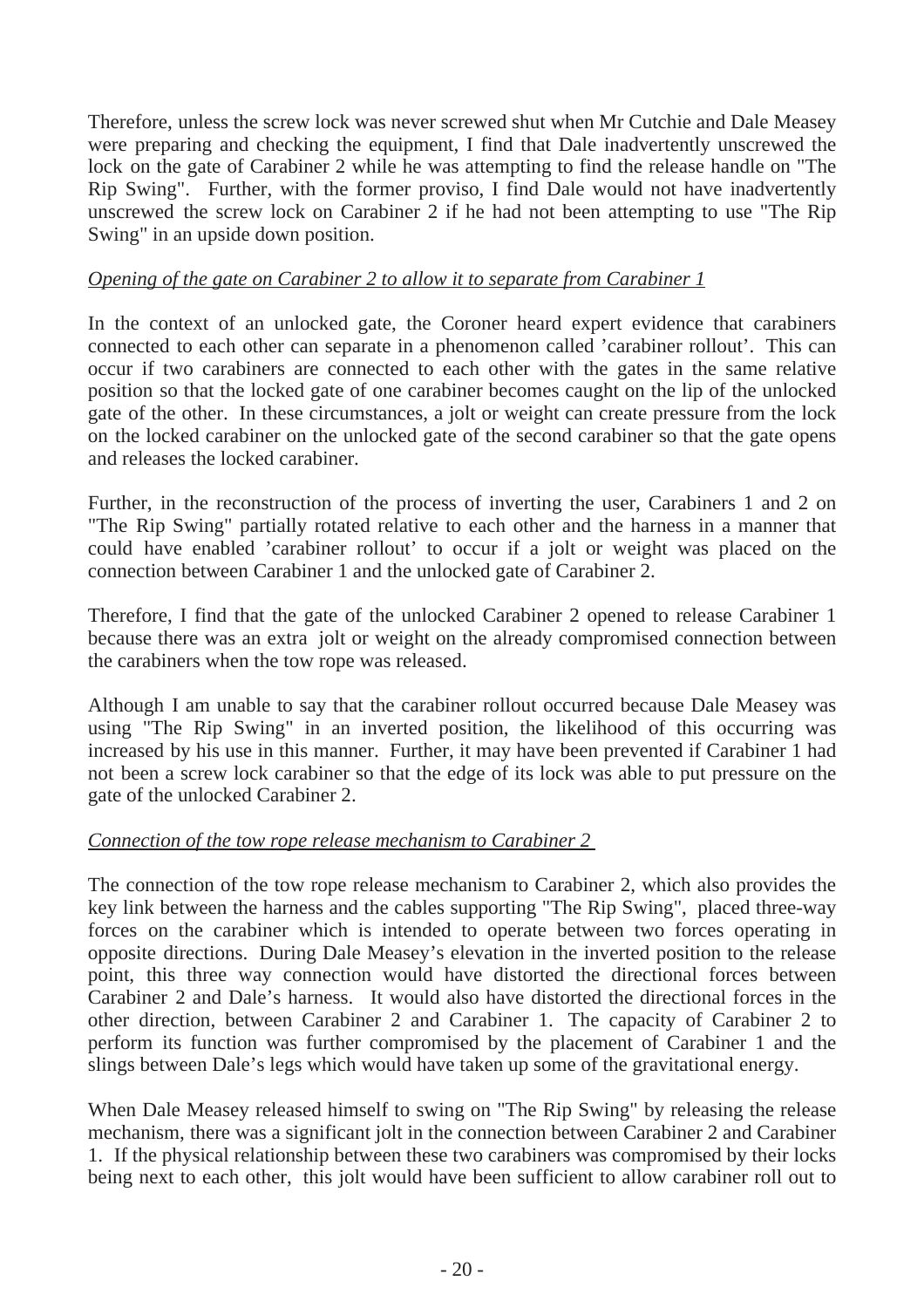occur because Carabiner 2's lock was already unscrewed. Therefore, I find that the inappropriate connection of the unlocked Carabiner 2 to both Carabiner 1 and the release mechanism probably caused Carabiner 2 to open and release Carabiner 1 and, in that way, probably caused Dale Measey to fall.

# **Recommendations**

Dale Measey's death would have been prevented if any one of the following three facts had changed:

- If he had not been using "The Rip Swing" in an upside down position; and/or
- If there had been independent fail-safe back-up suspension and connection arrangements designed into "The Rip Swing" apparatus, and/or
- If dual carabiners in opposing positions had been used in "The Rip Swing" to attach Dale's harness to "The Rip Swing", so that he did not fall when one of them opened.

However, despite the obvious increased danger if equipment failure occurred, the operators of Delhuntie Park had not contemplated the possibility that use of "The Rip Swing" upside down carried inherent risks associated with the rider falling on his head instead of his feet if a fall occurred. Further, they had not taken into account acknowledged extra operational risks associated with inversion of the rider on "The Rip Swing" including the potential effect of gravity on the screw lock and the rider's increased difficulty with locating and opening the release mechanism on the tow rope. They had not designed appropriate fail-safe backup systems into the equipment to reduce the likelihood that component failure would lead to unnecessary death. Mr Scale held himself out as a professional operator with 30 years experience in providing adventure activities. He should have known that all these provisions were within the operating standards applicable to amusement devices, professional ropes courses and 'giant swings' in April 2001.

The Victorian WorkCover Authority had and continues to have opportunity and jurisdiction under sections 22 and 39 of the relevant Act, to assess and impose changes to ensure the safe design and operation of the "The Rip Swing" before an incident occurs. It failed to perform this role prior to Dale Measey's death. Further, there has been no change to the jurisdiction of the *Occupational Health and Safety (Plant) Regulations* 1995 which would otherwise ensure design, manufacture and operation of plant used as amusement structures and devices is notified to and registered by the Victorian WorkCover Authority before it becomes operational.

Therefore, I recommend:

# **RECOMMENDATION 1**

**That the Governor in Council amend regulation 106(3) of the** *Occupational Health and Safety (Plant) Regulations* **1995 to read:**

- **"(3) Sub-regulations (1)(a) and (1)(b) do not include-**
	- **(a) plant which relies exclusively on manual power for its operation; or**